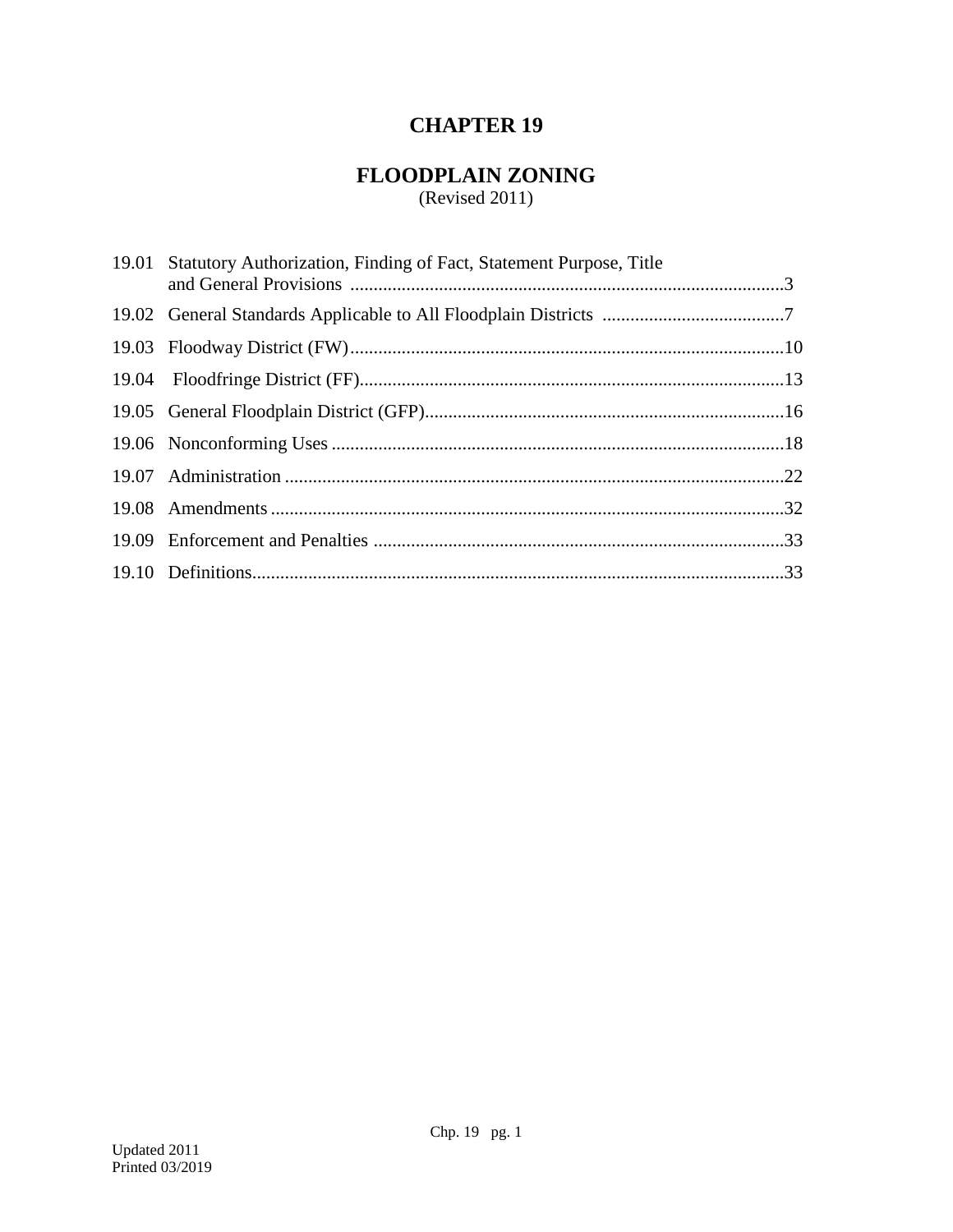# **TABLE OF CONTENTS**

| 19.01 | STATUTORY AUTHORIZATION, FINDING OF FACT, STATEMENT OF PURPOSE,                       |
|-------|---------------------------------------------------------------------------------------|
|       | 19.01(1) Statutory Authorization                                                      |
|       | 19.01(2) Findings of Fact                                                             |
|       | 19.01(3) Statement of Purpose                                                         |
|       | 19.01(4) Title                                                                        |
|       | 19.01(5) General Provisions                                                           |
| 19.02 | GENERAL STANDARDS APPLICABLE TO ALL FLOODPLAIN DISTRICTS 7                            |
|       | 19.02(1) Hydraulic and Hydrologic Analyses                                            |
|       | 19.02(2) Watercourse Alterations<br>19.02(3) Developments Subject to Chapters 30 & 31 |
|       | 19.02(4) Public or Private Campgrounds                                                |
|       |                                                                                       |
| 19.03 |                                                                                       |
|       | 19.03(1) Applicability                                                                |
|       | 19.03(2) Permitted Uses<br>19.03(3) Standards for Development                         |
|       | 19.03(4) Prohibited Uses                                                              |
| 19.04 |                                                                                       |
|       | 19.04(1) Applicability                                                                |
|       | 19.04(2) Permitted Uses                                                               |
|       | 19.04(3) Standards for Development                                                    |
| 19.05 |                                                                                       |
|       | 19.05(1) Applicability                                                                |
|       | 19.05(2) Permitted Uses                                                               |
|       | 19.05(3) Standards for Development                                                    |
|       | 19.05(4) Determining Floodway/Floodfringe Limits                                      |
| 19.06 |                                                                                       |
|       | 19.06(1) General                                                                      |
|       | 19.06(2) Floodway Areas                                                               |
|       | 19.06(3) Floodfringe Areas                                                            |
| 19.07 |                                                                                       |
|       | 19.07(1) Zoning Administrator                                                         |
|       | 19.07(2) Plan Commission                                                              |
|       | 19.07(3) Board of Appeals<br>19.07(4) Review of Permit Denials                        |
|       | 19.07(5) Floodproofing                                                                |
|       | 19.07(6) Public Information                                                           |
| 19.08 |                                                                                       |
|       | 19.08(1) General                                                                      |
|       | 19.08(2) Procedures                                                                   |
| 19.09 |                                                                                       |
| 19.10 |                                                                                       |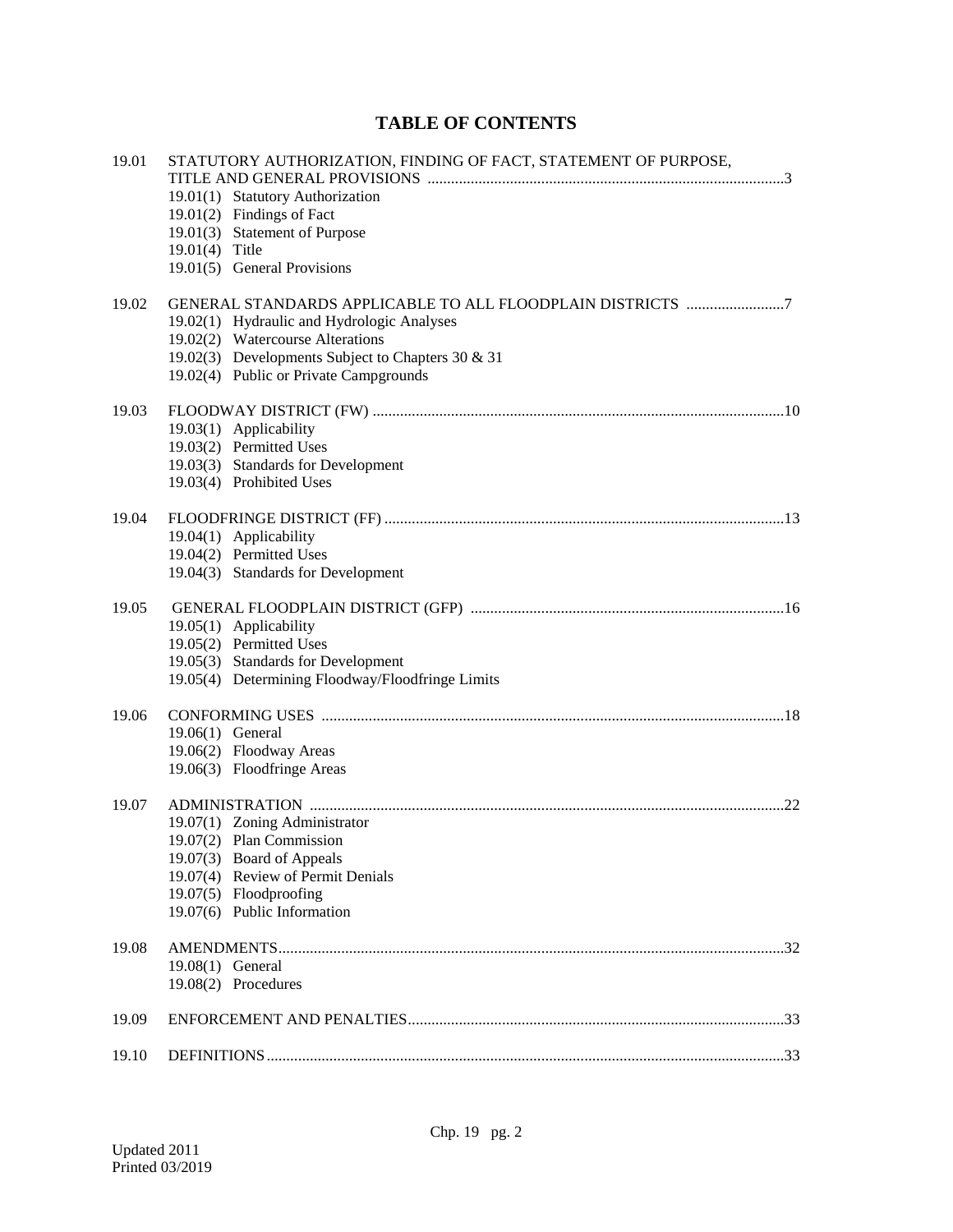# **19.01 STATUTORY AUTHORIZATION, FINDING OF FACT, STATEMENT OF PURPOSE, TITLE AND GENERAL PROVISIONS**

### (1) STATUTORY AUTHORIZATION

This ordinance is adopted pursuant to the authority of Wis. Stat. s. 62.23 so that the state powers granted under Wis. Stat. s. 87.30 will not need to be invoked.

### (2) FINDINGS OF FACT

Uncontrolled development and use of floodplains and rivers in the City will impair the public health, safety, convenience, general welfare and the tax base.

### (3) STATEMENT OF PURPOSE

This ordinance is intended to regulate floodplain development to:

- (a) Protect life, health and property;
- (b) Minimize expenditures of public funds for flood control projects;
- (c) Minimize rescue and relief efforts undertaken at the expense of the taxpayers;
- (d) Minimize business interruptions and other economic disruptions;
- (e) Minimize damage to public facilities in the floodplain;
- (f) Minimize the occurrence of future flood blight areas in the floodplain;
- (g) Discourage the victimization of unwary land and homebuyers;
- (h) Prevent increases in flood heights that could increase flood damage and result in conflicts between property owners; and
- (i) Discourage development in a floodplain if there is any practicable alternative to locate the activity, use or structure outside of the floodplain.
- (4) TITLE This ordinance is denominated as Chapter 19 of the Municipal Code "Floodplain Zoning, Revised 2011".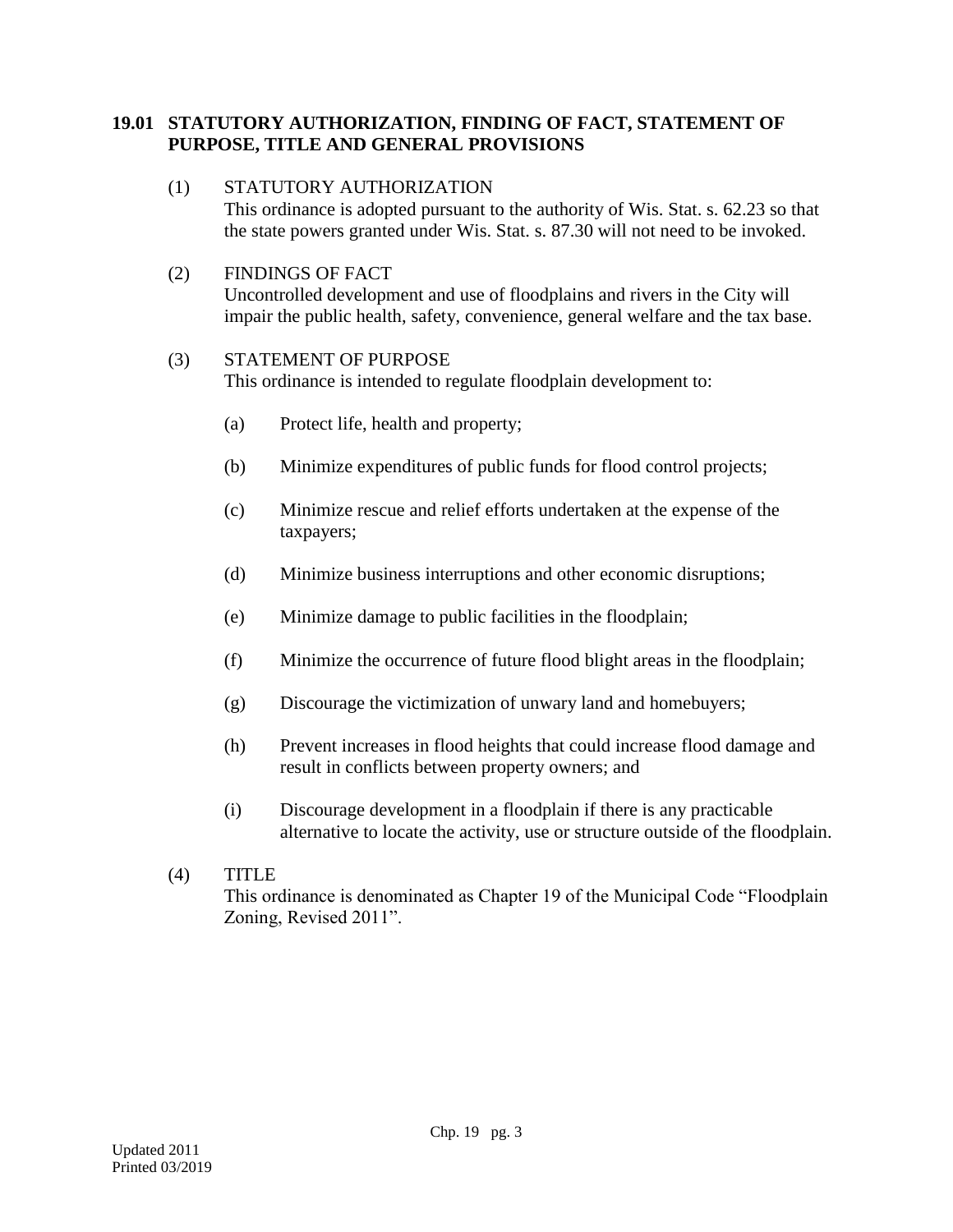#### *19.01 Authorization and General Provisions (cont.)*

### (5) GENERAL PROVISIONS

#### (a) AREAS TO BE REGULATED

This ordinance regulates all areas that would be covered by the regional flood or base flood. Base flood elevations are derived from the flood profiles in the Flood Insurance Study. Regional flood elevations may be derived from other studies. Areas covered by the base flood are identified as A-Zones on the Flood Insurance Rate Map.

### (b) OFFICIAL MAPS & REVISIONS

- 1. The boundaries of all floodplain districts are designated as floodplains or A-Zones on the maps listed below and the revisions in the City of Boscobel Floodplain Appendix. Any change to the base flood elevations (BFE) in the Flood Insurance Study (FIS) or on the Flood Insurance Rate Map (FIRM) must be reviewed and approved by the DNR and FEMA before it is effective. No changes to regional flood elevations (RFE's) on non-FEMA maps shall be effective until approved by the DNR. These maps and revisions are on file in the offices of the City Administrator/Clerk and of the City Zoning Administrator of the City of Boscobel, 1006 Wisconsin Avenue, Boscobel, Wisconsin. If more than one map or revision is referenced, the most restrictive information shall apply.
- 2. OFFICIAL MAPS. Based on the flood insurance studies, (FIS), the following Flood Insurance Rate Map, (FIRM), citations apply to the City: FIRM panel numbers 55043C 0013E, 55043C 0014E, 55043C 0016E, 55043C 0018E and 55043C 0152E, effective date September 2, 2011 with corresponding profiles that are based on the FIS dated September 2, 2011, Vol. #55043C V000A.

#### (c) ESTABLISHMENT OF DISTRICTS

The regional floodplain areas are divided into three districts as follows:

- 1. The Floodway District (FW) is the channel of a river or stream and those portions of the floodplain adjoining the channel required to carry the regional floodwaters.
- 2. The Floodfringe District (FF) is that portion of the floodplain between the regional flood limits and the floodway.
- 3. The General Floodplain District (GFP) are those areas that have been or may be covered by floodwater during the regional flood.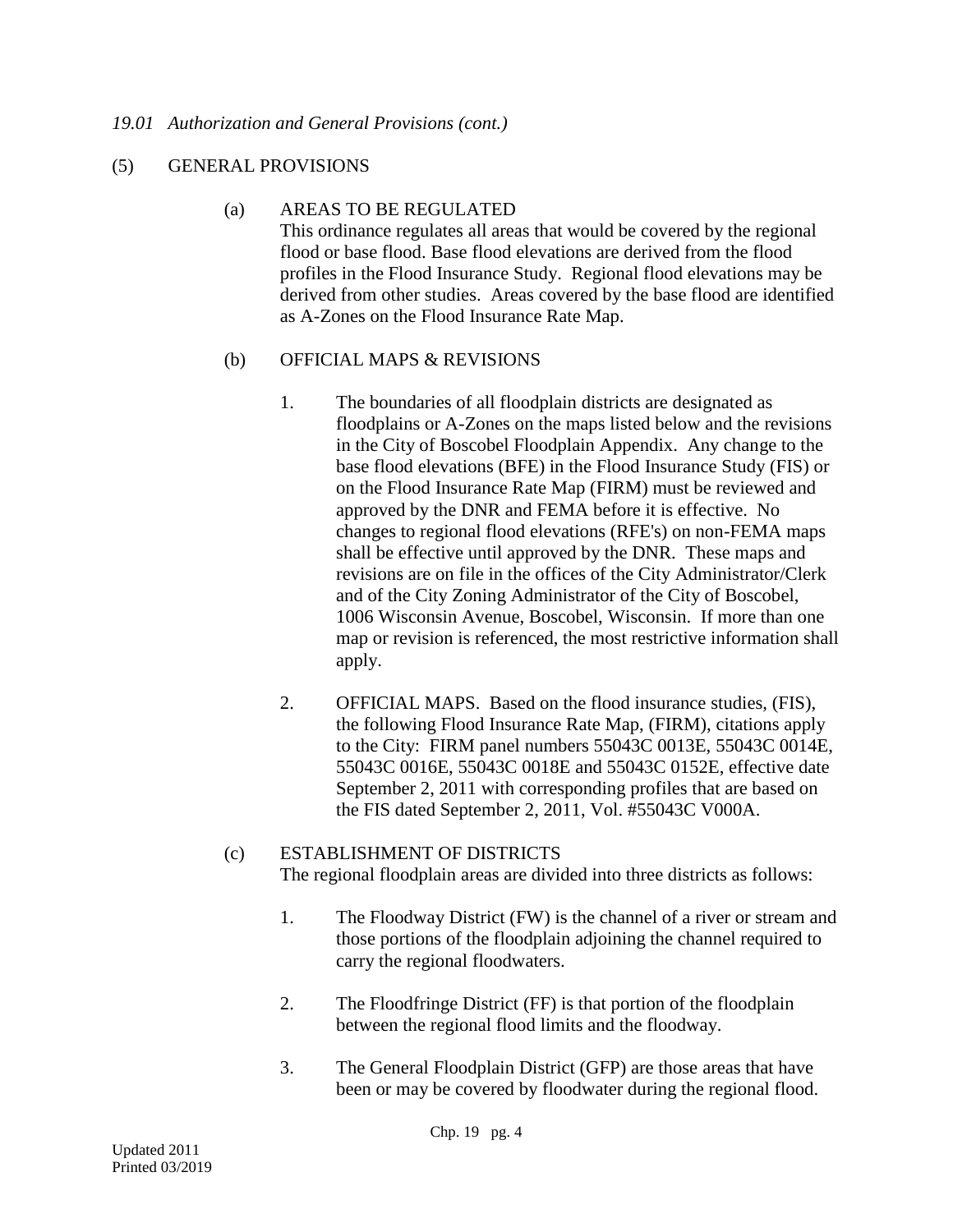### (d) LOCATING FLOODPLAIN BOUNDARIES

Discrepancies between boundaries on the official floodplain zoning map and actual field conditions shall be resolved using the criteria in sub. 1. or 2. below. If a significant difference exists, the map shall be amended according to s. 19.08. The zoning administrator can rely on a boundary derived from a profile elevation to grant or deny a land use permit, whether or not a map amendment is required. The zoning administrator shall be responsible for documenting actual pre-development field conditions and the basis upon which the district boundary was determined and for initiating any map amendments required under this section. Disputes between the zoning administrator and an applicant over the district boundary line shall be settled according to s. 19.07(3)(c) and the criteria in subs.1. and 2. below.

- 1. If flood profiles exist, the map scale and the profile elevations shall determine the district boundary. The regional or base flood elevations shall govern if there are any discrepancies.
- 2. Where flood profiles do not exist, the boundary line location shall be determined by the map scale, visual on-site inspection, and any information provided by the Department.

# (e) REMOVAL OF LANDS FROM FLOODPLAIN

Compliance with the provisions of this ordinance shall not be grounds for removing land from the floodplain unless it is filled at least two feet above the regional or base flood elevation, the fill is contiguous to land outside the floodplain, and the map is amended pursuant to s. 19.08. This procedure has no effect on the mandated purchase of flood insurance. The property owner must request a Letter of Map Change from FEMA.

# (f) COMPLIANCE

Any development or use within the areas regulated by this ordinance shall be in compliance with the terms of this ordinance, and other applicable local, state, and federal regulations.

#### (g) MUNICIPALITIES AND STATE AGENCIES REGULATED

Unless specifically exempted by law, all cities, villages, towns, and counties are required to comply with this ordinance and obtain all necessary permits. State agencies are required to comply if s. 13.48(13), Stats., applies. The construction, reconstruction, maintenance and repair of state highways and bridges by the Wisconsin Department of Transportation is exempt when s. 30.2022, Stats., applies.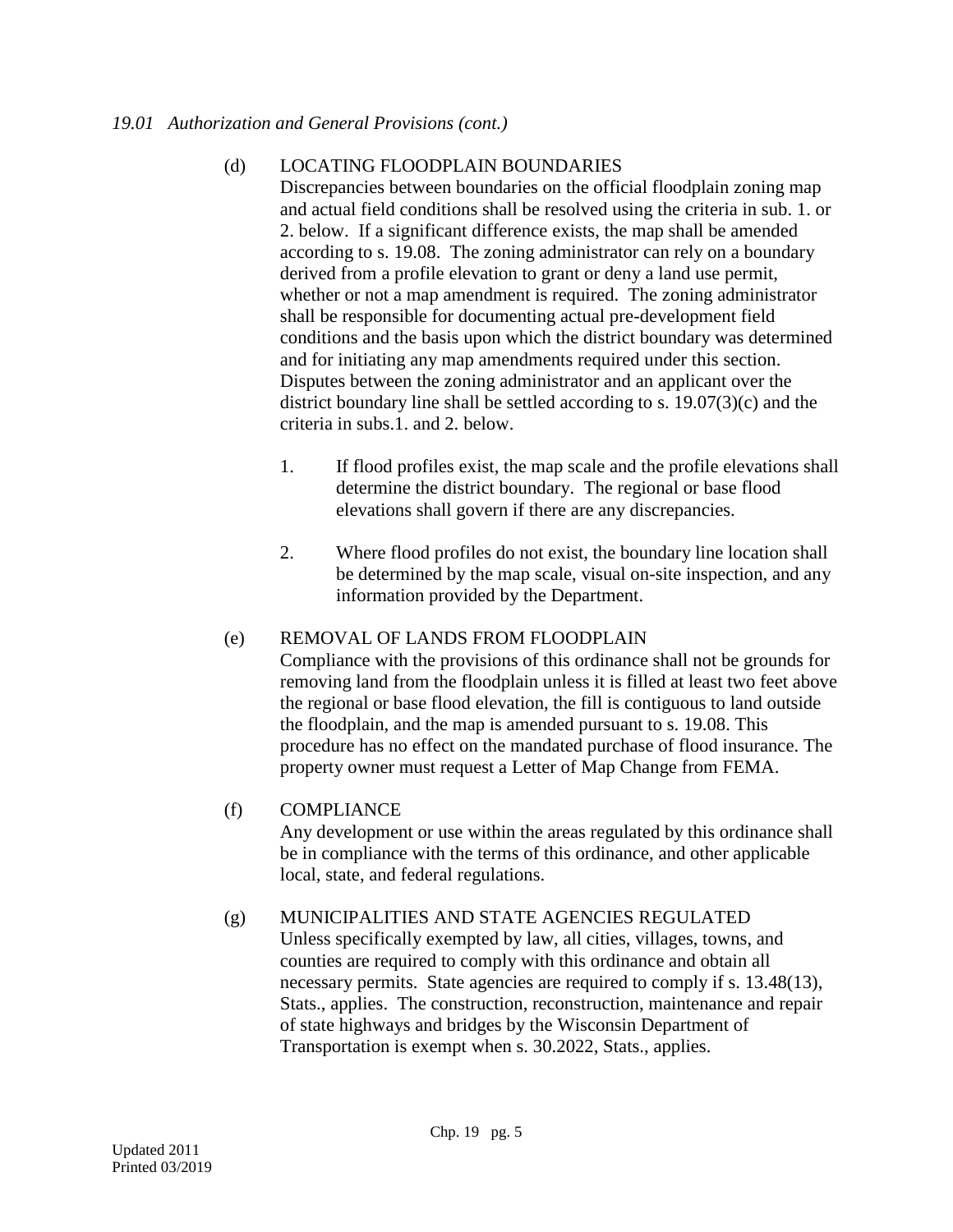# (h) ABROGATION AND GREATER RESTRICTIONS

- 1. This ordinance supersedes all the provisions of any zoning ordinance enacted under s.62.23, or s. 87.30, Stats., that relate to floodplains, except that if another ordinance is more restrictive than this ordinance, that ordinance shall continue in full force and effect to the extent of the greater restrictions, but not otherwise.
- 2. This ordinance is not intended to repeal, abrogate or impair any existing deed restriction, covenant or easement, or any city resolutions or ordinances. If this ordinance imposes greater restrictions, the provisions of this ordinance shall prevail.

# (i) INTERPRETATION

In their interpretation and application, the provisions of this ordinance are the minimum requirements liberally construed in favor of the governing body and are not a limitation on or repeal of any other powers granted by the Wisconsin Statutes. If a provision of this ordinance, required by ch. NR 116, Wis. Adm. Code, is unclear, the provision shall be interpreted in light of the standards in effect on the date of the adoption of this ordinance or in effect on the date of the most recent text amendment to this ordinance.

# (j) WARNING AND DISCLAIMER OF LIABILITY

The flood protection standards in this ordinance are based on engineering experience and scientific research. Larger floods may occur or the flood height may be increased by man-made or natural causes. This ordinance does not imply or guarantee that non-floodplain areas or permitted floodplain uses will be free from flooding and flood damages; nor does this ordinance create liability on the part of, or create a claim or cause of action against, the City or any officer or employee thereof for any flood damage that may result from reliance on this ordinance.

# (k) SEVERABILITY

Should any portion of this ordinance be declared unconstitutional or invalid by a court of competent jurisdiction, the remainder of this ordinance shall not be affected.

# (l) ANNEXED AREAS FOR CITIES AND VILLAGES

The Grant County, Wisconsin floodplain zoning provisions in effect on the date of any annexation shall remain in effect and shall be enforced by the municipality for all annexed areas until the municipality adopts and enforces an ordinance which meets the requirements of ch. NR 116, Wis. Adm. Code and the National Flood Insurance Program (NFIP).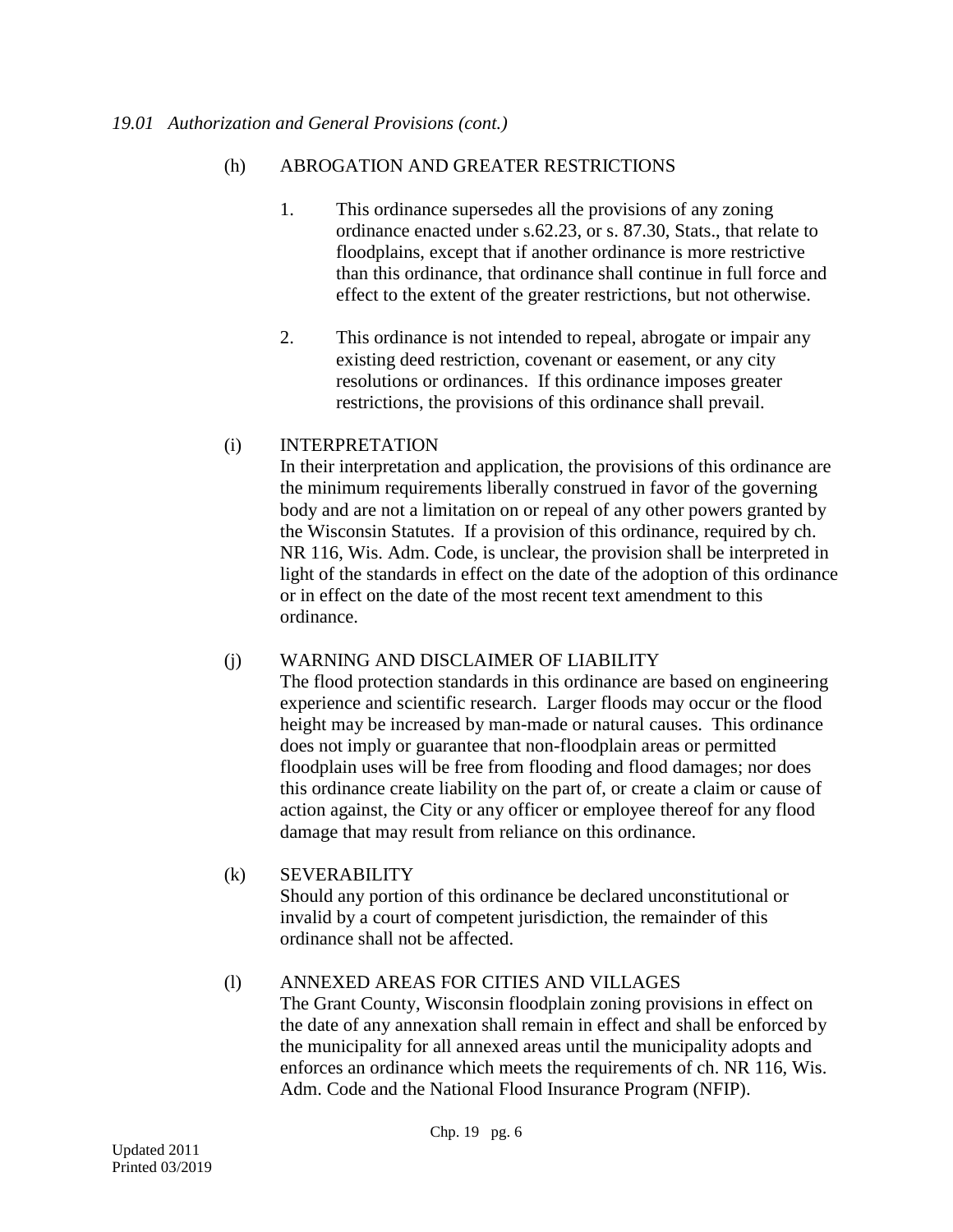These annexed lands are described on the municipality's official zoning map. County floodplain zoning provisions are incorporated by reference for the purpose of administering this section and are on file in the office of the city zoning administrator. All plats or maps of annexation shall show the regional flood elevation and the location of the floodway.

# (m) GENERAL DEVELOPMENT STANDARDS

The city shall review all permit applications to determine whether proposed building sites will be reasonably safe from flooding. If a proposed building site is in a flood-prone area, all new construction and substantial improvements shall: be designed or modified and adequately anchored to prevent flotation, collapse, or lateral movement of the structure resulting from hydrodynamic and hydrostatic loads; be constructed with materials resistant to flood damage; be constructed by methods and practices that minimize flood damages; and be constructed with electrical, heating, ventilation, plumbing, and air conditioning equipment and other service facilities designed and/or located so as to prevent water from entering or accumulating within the components during conditions of flooding. Subdivisions shall be reviewed for compliance with the above standards. All subdivision proposals (including manufactured home parks) shall include regional flood elevation and floodway data for any development that meets the subdivision definition of this ordinance.

# **19.02 GENERAL STANDARDS APPLICABLE TO ALL FLOODPLAIN DISTRICTS**

# (1) HYDRAULIC AND HYDROLOGIC ANALYSES

- (a) Except as allowed in par. (c) below, no floodplain development shall:
	- 1. Obstruct flow, defined as development which blocks the conveyance of floodwaters by itself or with other development, increasing regional flood height; or
	- 2. Increase regional flood height due to floodplain storage area lost, which equals or exceeds 0.01 foot.
- (b) The zoning administrator shall deny permits if it is determined the proposed development will obstruct flow or increase regional flood heights 0.01 foot or more, based on the officially adopted FIRM or other adopted map, unless the provisions of sub. (c) are met.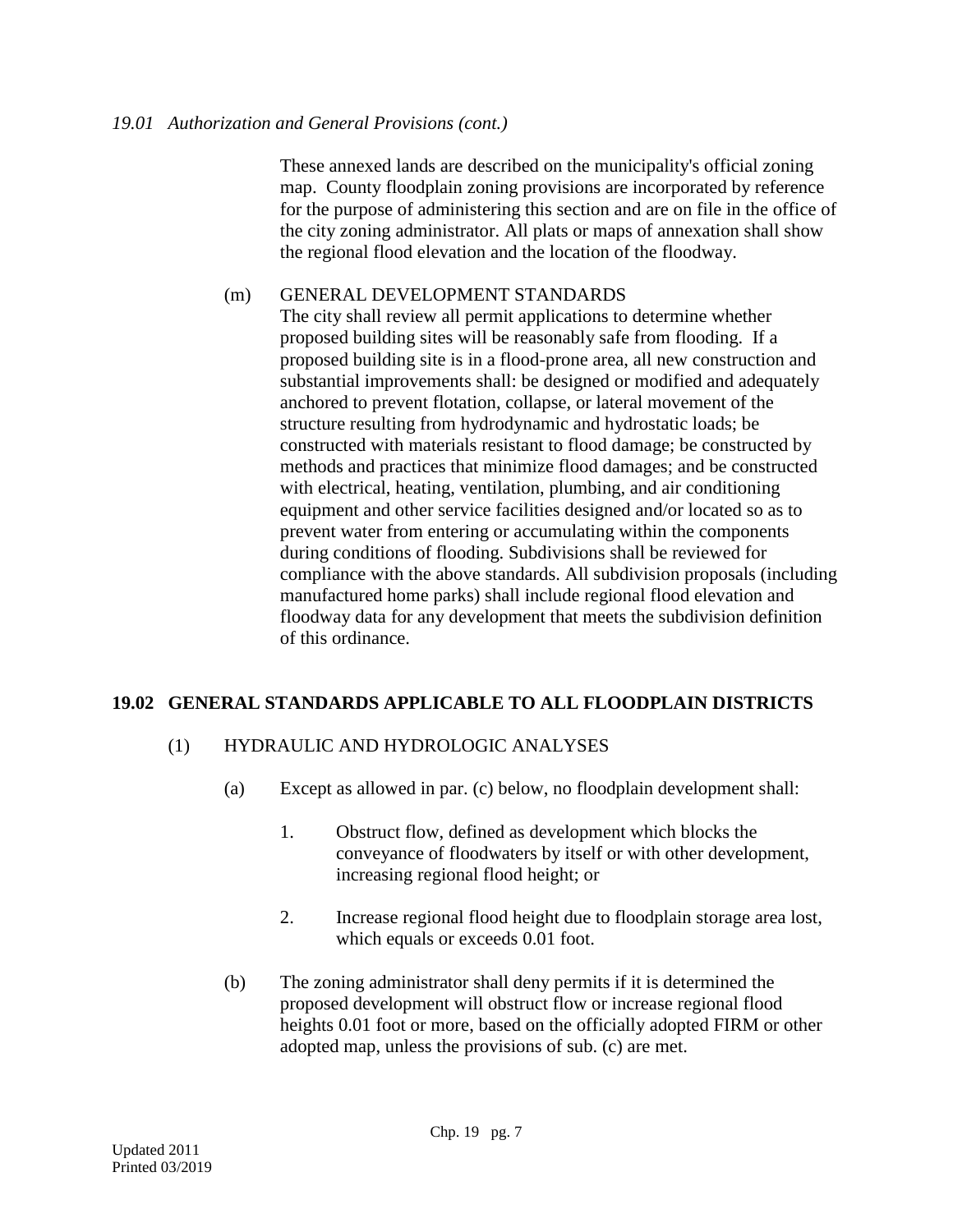### *19.02 General Standards (cont.)*

(c) Obstructions or increases equal to or greater than 0.01 foot may only be permitted if amendments are made to this ordinance, the official floodplain zoning maps, floodway lines and water surface profiles, in accordance with s. 19.08. This section refers to obstructions or increases in base flood elevations as shown on the officially adopted FIRM or other adopted map. Any such alterations must be reviewed and approved by FEMA and the DNR.

# (2) WATERCOURSE ALTERATIONS

No land use permit to alter or relocate a watercourse in a mapped floodplain shall be issued until the zoning administrator has notified in writing all adjacent municipalities, the Department and FEMA regional offices, and required the applicant to secure all necessary state and federal permits. The flood carrying capacity of any altered or relocated watercourse shall be maintained. As soon as is practicable, but not later than six months after the date of the watercourse alteration or relocation, the zoning administrator shall notify FEMA of the changes by submitting appropriate technical or scientific data in accordance with NFIP guidelines that shall be used to revise the FIRM, risk premium rates, and floodplain management regulations as required.

# (3) DEVELOPMENTS SUBJECT TO WIS. STAT. CHAPTERS 30 & 31.

Developments which require a permit from the Department, under chs. 30 and 31, Wis. Stats., such as docks, piers, wharves, bridges, culverts, dams and navigational aids, may be allowed if the necessary permits are obtained and amendments to the floodway lines, water surface profiles, BFE's established in the FIS, or other data from the officially adopted FIRM, or other floodplain zoning maps or the floodplain zoning ordinance are made according to s. 19.08.

# (4) PUBLIC OR PRIVATE CAMPGROUNDS

Public or private campgrounds shall have a low flood damage potential and shall meet the following provisions and have an agreement incorporating them:

- (a) The campground is to be approved by the Department of Health Services.
- (b) A land use permit for the campground is to be issued by the zoning administrator.
- (c ) The character of the river system and the elevation of the campground shall be such that a 72-hour warning of an impending flood can be given to all campground occupants.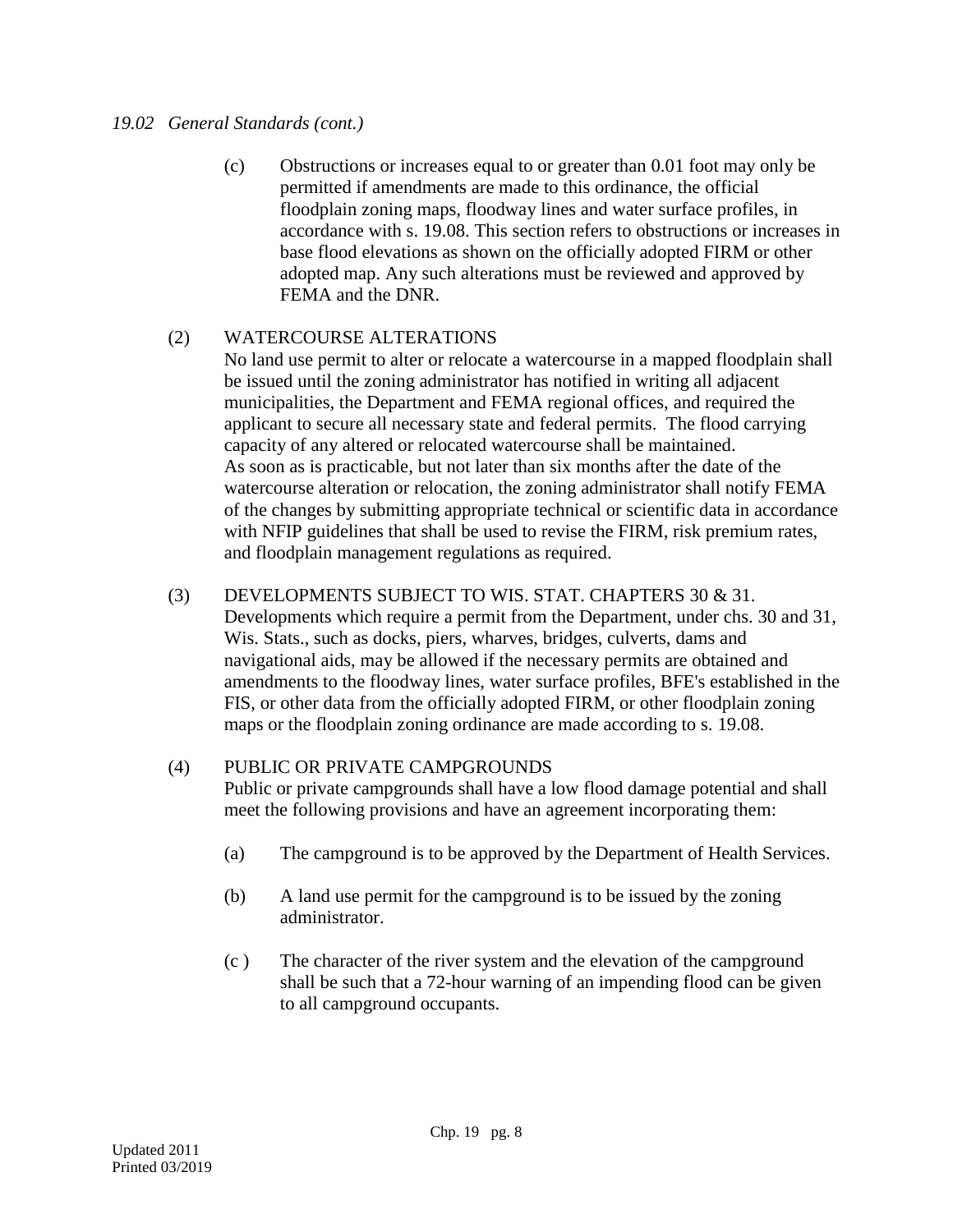### *19.02 General Standards (cont.)*

- (d) Have an adequate flood warning procedure for the campground that offers the minimum notice required under this section to all persons in the campground. This procedure shall include a written agreement between the campground owner, the city emergency government coordinator, and the chief law enforcement official which specifies the flood elevation at which evacuation shall occur, personnel responsible for monitoring flood elevations, types of warning systems to be used, the procedures for notifying at-risk parties, and the methods and personnel responsible for conducting the evacuation.
- (e) This agreement shall be for no more than one calendar year, at which time the agreement shall be reviewed and updated by the officials identified in sub. (d) so as to remain in compliance with all applicable regulations, including those of the state Department of Health Services and all other applicable regulations.
- (f) Only camping units may be allowed.
- (g) The camping units shall not occupy any site in the campground for more than 180 consecutive days, at which time the camping unit must be removed from the floodplain for a minimum of 24 hours.
- (h) All camping units that remain on site for more than 30 days must be issued a limited authorization by the campground operator, a written copy of which must be kept on file at the campground. The authorization shall allow placement of a camping unit for a period not to exceed 180 days and shall ensure compliance with all the provisions of this section.
- (i) The city shall monitor the limited authorizations issued by the campground operator to assure compliance with the terms of this section.
- (j) All camping units that remain in place for more than 180 consecutive days must meet the applicable requirements in either s. 19.03 or s. 19.04 for the floodplain district in which the structure is located.
- (k) The campground shall have signs clearly posted at all entrances warning of the flood hazard and the procedures for evacuation when a flood warning is issued.
- (l) All service facilities, including but not limited to refuse collection, electrical service, natural gas lines, propane tanks, sewage systems and wells shall be properly anchored and placed at or floodproofed to the flood protection elevation.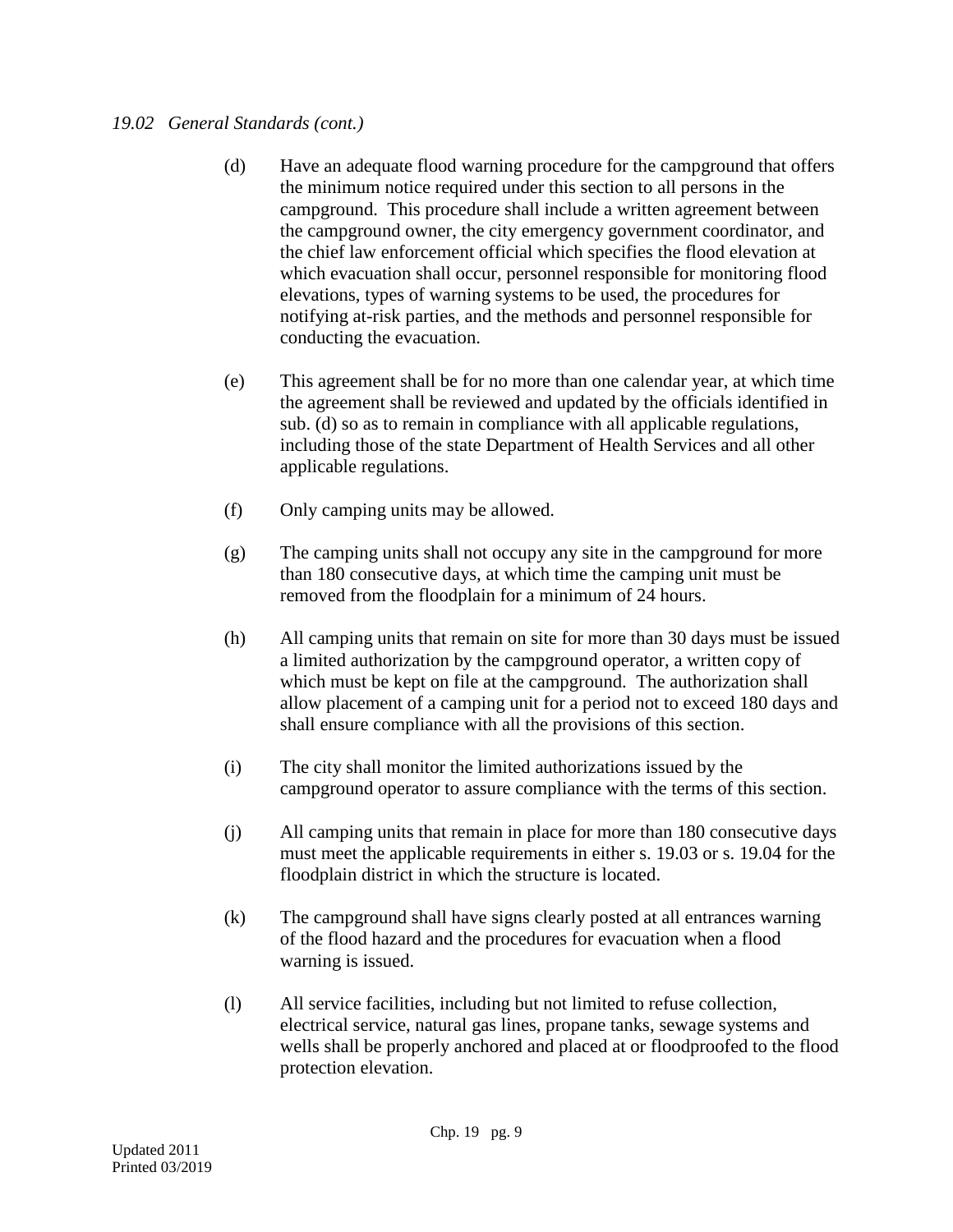# **19.03 FLOODWAY DISTRICT (FW)**

# (1) APPLICABILITY

This section applies to all floodway areas on the floodplain zoning maps and those identified pursuant to s. 19.05(4).

# (2) PERMITTED USES

The following open space uses are allowed in the floodway district and the floodway areas of the general floodplain district, if

- they are not prohibited by any other ordinance;
- they meet the standards in s.  $19.03(3)$  and  $(4)$ ; and
- all permits or certificates have been issued according to s. 19.07(1).
- (a) Agricultural uses, such as: farming, outdoor plant nurseries, horticulture, viticulture and wild crop harvesting.
- (b) Nonstructural industrial and commercial uses, such as loading areas, parking areas and airport landing strips.
- (c) Nonstructural recreational uses, such as golf courses, tennis courts, archery ranges, picnic grounds, boat ramps, swimming areas, parks, wildlife and nature preserves, game farms, fish hatcheries, shooting, trap and skeet activities, hunting and fishing areas and hiking and horseback riding trails, subject to the fill limitations of s. 19.03(3)(d).
- (d) Uses or structures accessory to open space uses, or classified as historic structures that comply with ss. 19.03 and 19.04.
- (e) Extraction of sand, gravel or other materials that comply with s. 19.03(3)(d).
- (f) Functionally water-dependent uses, such as docks, piers or wharves, dams, flowage areas, culverts, navigational aids and river crossings of transmission lines, and pipelines that comply with chs. 30 and 31, Stats.
- (g) Public utilities, streets and bridges that comply with s. 19.03(3)(c).

# (3) STANDARDS FOR DEVELOPMENTS IN FLOODWAY AREAS

- (a) GENERAL
	- 1. Any development in floodway areas shall comply with s. 19.02 and have a low flood damage potential.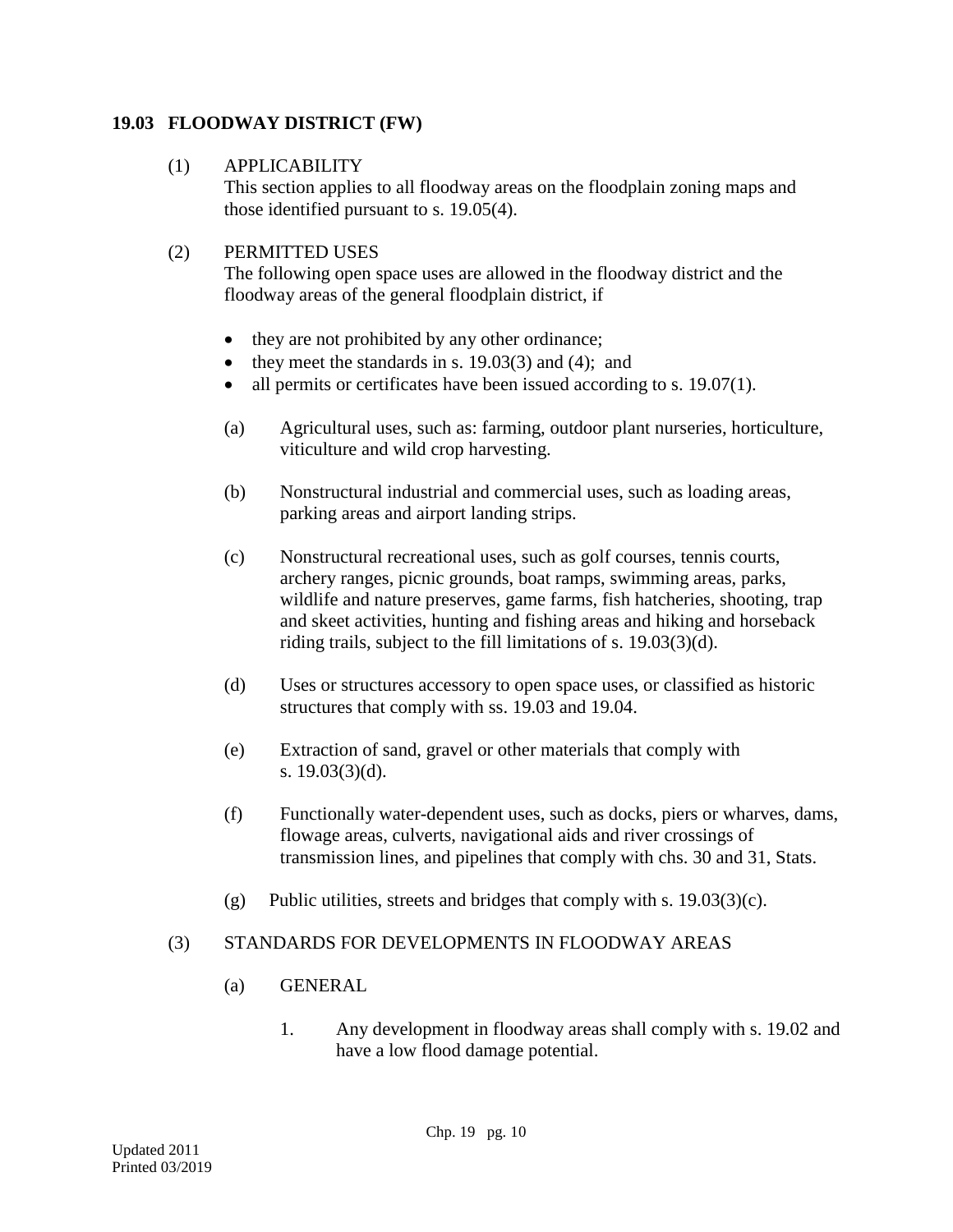### *19.03 Floodway District (cont.)*

- 2. Applicants shall provide the following data to determine the effects of the proposal according to s. 19.02(1):
	- (i) A cross-section elevation view of the proposal, perpendicular to the watercourse, showing if the proposed development will obstruct flow; or
	- (ii) An analysis calculating the effects of this proposal on regional flood height.
- 3. The zoning administrator shall deny the permit application if the project will increase flood elevations upstream or downstream 0.01 foot or more, based on the data submitted for par. (b) above.

# (b) STRUCTURES

Structures accessory to permanent open space uses or functionally dependent on a waterfront location may be allowed by permit if the structures comply with the following criteria:

- 1. The structure is not designed for human habitation and does not have a high flood damage potential.
- 2. It must be anchored to resist flotation, collapse, and lateral movement;
- 3. Mechanical and utility equipment must be elevated or flood proofed to or above the flood protection elevation; and
- 4. It must not obstruct flow of flood waters or cause any increase in flood levels during the occurrence of the regional flood.
- (c) PUBLIC UTILITIES, STREETS AND BRIDGES Public utilities, streets and bridges may be allowed by permit, if:
	- 1. Adequate floodproofing measures are provided to the flood protection elevation; and
	- 2. Construction meets the development standards of s. 19.02(1).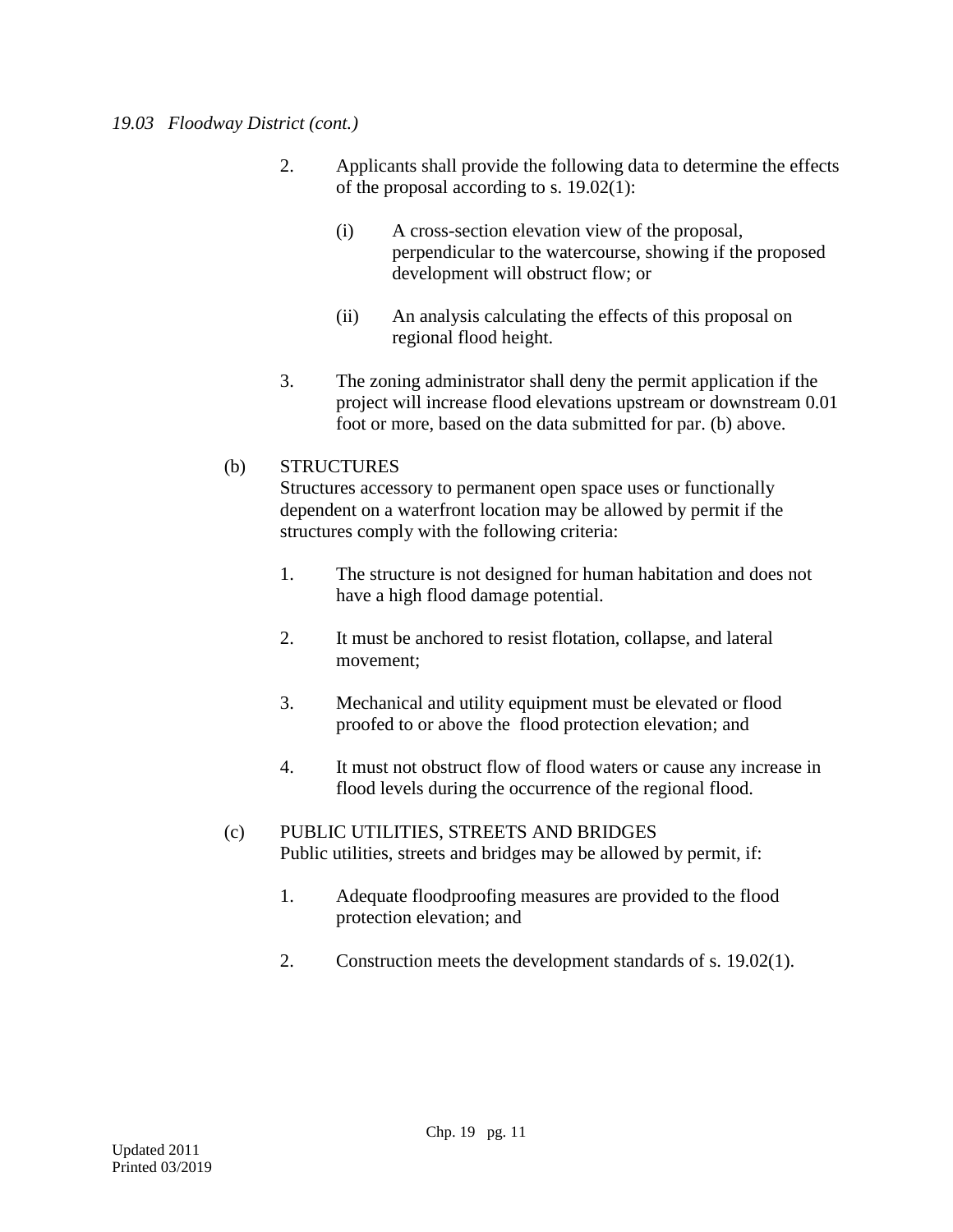### *19.03 Floodway District (cont.)*

- (d) FILLS OR DEPOSITION OF MATERIALS Fills or deposition of materials may be allowed by permit, if:
	- 1. The requirements of s. 19.02(1) are met;
	- 2. No material is deposited in the navigable channel unless a permit is issued by the Department pursuant to ch. 30, Stats., and a permit pursuant to s. 404 of the Federal Water Pollution Control Act, Amendments of 1972, 33 U.S.C. 1344 has been issued, if applicable, and the other requirements of this section are met;
	- 3. The fill or other materials will be protected against erosion by riprap, vegetative cover, sheet piling or bulkheading; and
	- 4. The fill is not classified as a solid or hazardous material.

# (4) PROHIBITED USES

All uses not listed as permitted uses in s. 19.03(2) are prohibited, including the following uses:

- (a) Habitable structures, structures with high flood damage potential, or those not associated with permanent open-space uses;
- (b) Storing materials that are buoyant, flammable, explosive, injurious to property, water quality, or human, animal, plant, fish or other aquatic life;
- (c) Uses not in harmony with or detrimental to uses permitted in the adjoining districts;
- (d) Any private or public sewage systems, except portable latrines that are removed prior to flooding and systems associated with recreational areas and Department-approved campgrounds that meet the applicable provisions of local ordinances and ch. COMM 83, Wis. Adm. Code;
- (e) Any public or private wells which are used to obtain potable water, except those for recreational areas that meet the requirements of local ordinances and chs. NR 811 and NR 812, Wis. Adm. Code;
- (f) Any solid or hazardous waste disposal sites;
- (g) Any wastewater treatment ponds or facilities, except those permitted under s. NR 110.15(3)(b), Wis. Adm. Code;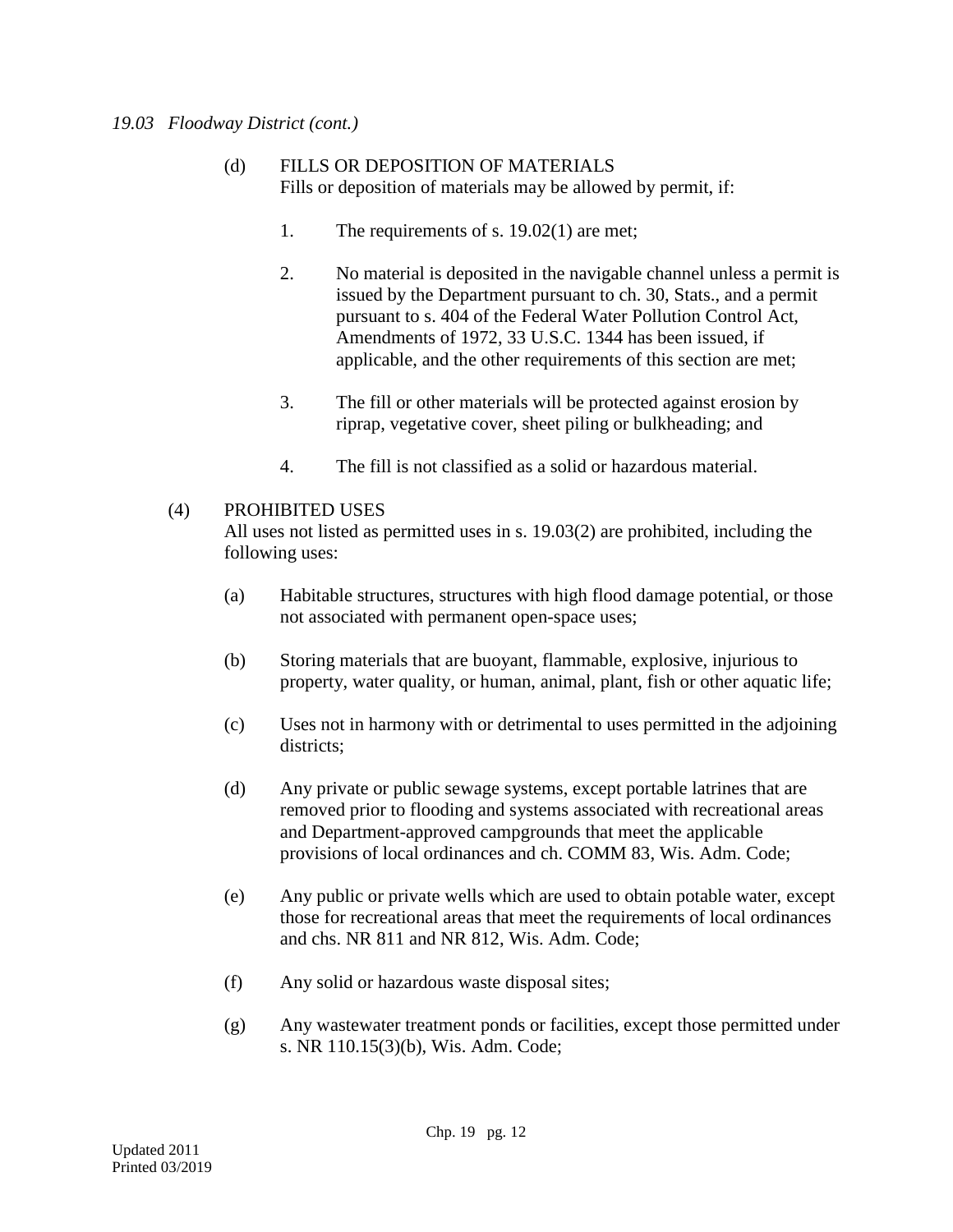### *19.03 Floodway District (cont.)*

(h) Any sanitary sewer or water supply lines, except those to service existing or proposed development located outside the floodway which complies with the regulations for the floodplain area occupied.

# **19.04 FLOODFRINGE DISTRICT (FF)**

(1) APPLICABILITY

This section applies to all floodfringe areas shown on the floodplain zoning maps and those identified pursuant to s. 19.05(4).

(2) PERMITTED USES

Any structure, land use, or development is allowed in the floodfringe district if the standards in s. 19.04(3) are met, the use is not prohibited by this or any other ordinance or regulation and all permits or certificates specified in s. 19.07(1) have been issued.

### (3) STANDARDS FOR DEVELOPMENT IN FLOODFRINGE AREAS

S. 19.02(1) shall apply in addition to the following requirements according to the use requested.

# (a) RESIDENTIAL USES

Any habitable structure, including a manufactured home, which is to be erected, constructed, reconstructed, altered, or moved into the floodfringe area, shall meet or exceed the following standards;

- 1. The elevation of the lowest floor, excluding the basement or crawlway, shall be at or above the flood protection elevation on fill. The fill shall be one foot or more above the regional flood elevation extending at least 15 feet beyond the limits of the structure. The Department may authorize other floodproofing measures if the elevations of existing streets or sewer lines makes compliance with the fill standards impractical;
- 2. The basement or crawlway floor may be placed at the regional flood elevation if it is floodproofed to the flood protection elevation. No basement or crawlway floor is allowed below the regional flood elevation;
- 3. Contiguous dryland access shall be provided from a structure to land outside of the floodplain, except as provided in sub. 4.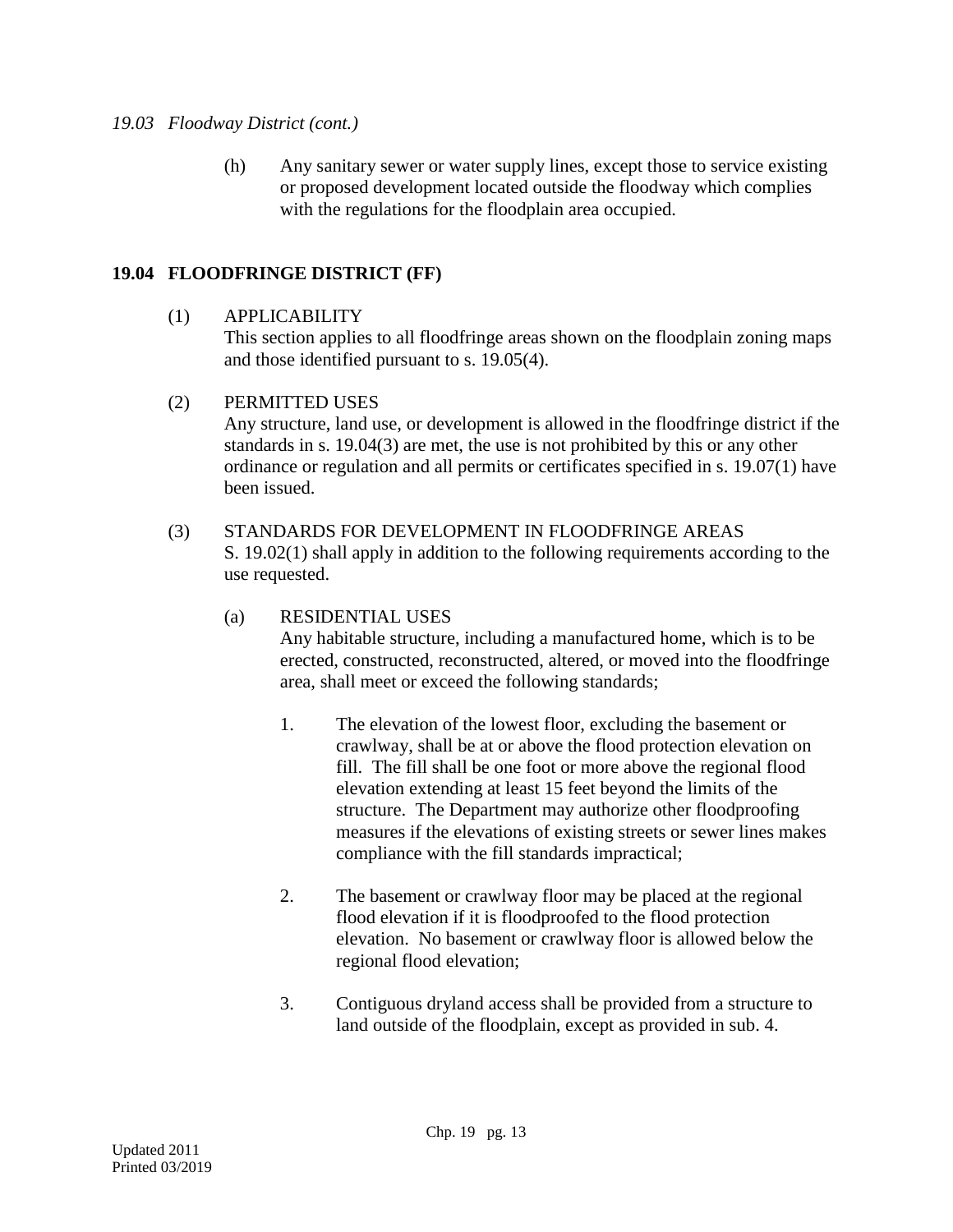### *19.04 Floodfringe District (cont.)*

- 4. In developments where existing street or sewer line elevations make compliance with sub. 3. impractical, the municipality may permit new development and substantial improvements where access roads are at or below the regional flood elevation, if:
	- (i) The city has written assurance from police, fire and emergency services that rescue and relief will be provided to the structure(s) by wheeled vehicles during a regional flood event; or
	- (ii) The city has a natural disaster plan approved by Wisconsin Emergency Management and the Department.

# (b) ACCESSORY STRUCTURES OR USES

- 1. Except as provided in sub. 2., an accessory structure which is not connected to a principal structure may be constructed with its lowest floor at or above the regional flood elevation.
- 2. An accessory structure which is not connected to the principal structure and which is less than 600 square feet in size and valued at less than \$10,000 may be constructed with its lowest floor no more than two feet below the regional flood elevation if it is subject to flood velocities of no more than two feet per second and it meets all of the provisions of Sections 19.03(3)(b) 1., 2. 3. and 4. and 19.04(3)(b).

# (c) COMMERCIAL USES

Any commercial structure which is erected, altered or moved into the floodfringe area shall meet the requirements of s. 19.04(3)(a). Subject to the requirements of s. 19.04(3)(e), storage yards, surface parking lots and other such uses may be placed at lower elevations if an adequate warning system exists to protect life and property.

# (d) MANUFACTURING AND INDUSTRIAL USES

Any manufacturing or industrial structure which is erected, altered or moved into the floodfringe area shall be protected to the flood protection elevation using fill, levees, floodwalls, or other flood proofing measures in s. 19.07(5). Subject to the requirements of s. 19.04(3)(e), storage yards, surface parking lots and other such uses may be placed at lower elevations if an adequate warning system exists to protect life and property.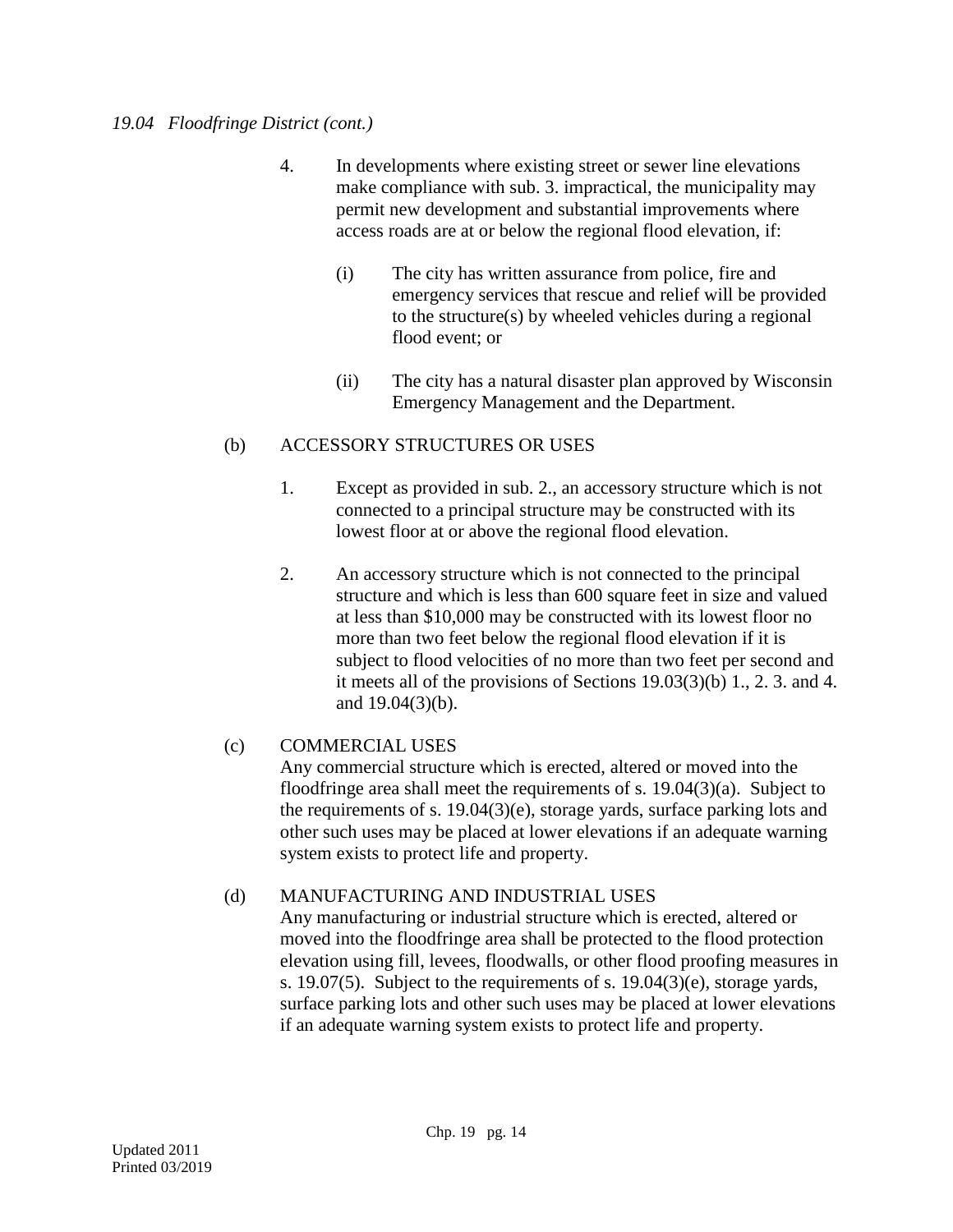### *19.04 Floodfringe District (cont.)*

### (e) STORAGE OF MATERIALS

Materials that are buoyant, flammable, explosive, or injurious to property, water quality or human, animal, plant, fish or aquatic life shall be stored at or above the flood protection elevation or floodproofed in compliance with s. 19.07(5) Adequate measures shall be taken to ensure that such materials will not enter the water body during flooding.

# (f) PUBLIC UTILITIES, STREETS AND BRIDGES All utilities, streets and bridges shall be designed to be compatible with comprehensive floodplain development plans; and

- 1. When failure of public utilities, streets and bridges would endanger public health or safety, or where such facilities are deemed essential, construction of and substantial improvements to such facilities may only be permitted if they are floodproofed in compliance with s. 19.07(5) to the flood protection elevation;
- 2. Minor roads or non-essential utilities may be constructed at lower elevations if they are designed to withstand flood forces to the regional flood elevation.

### (g) SEWAGE SYSTEMS

All on-site sewage disposal systems shall be floodproofed, pursuant to s. 19.07(5), to the flood protection elevation and shall meet the provisions of all local ordinances and ch. COMM 83, Wis. Adm. Code.

(h) WELLS

All wells shall be floodproofed, pursuant to s. 19.07(5), to the flood protection elevation and shall meet the provisions of chs. NR 811 and NR 812, Wis. Adm. Code.

- (i) SOLID WASTE DISPOSAL SITES Disposal of solid or hazardous waste is prohibited in floodfringe areas.
- (j) DEPOSITION OF MATERIALS Any deposited material must meet all the provisions of this ordinance.

# (k) MANUFACTURED HOMES

1. Owners or operators of all manufactured home parks and subdivisions shall provide adequate surface drainage to minimize flood damage, and prepare, secure approval and file an evacuation plan, indicating vehicular access and escape routes, with local emergency management authorities.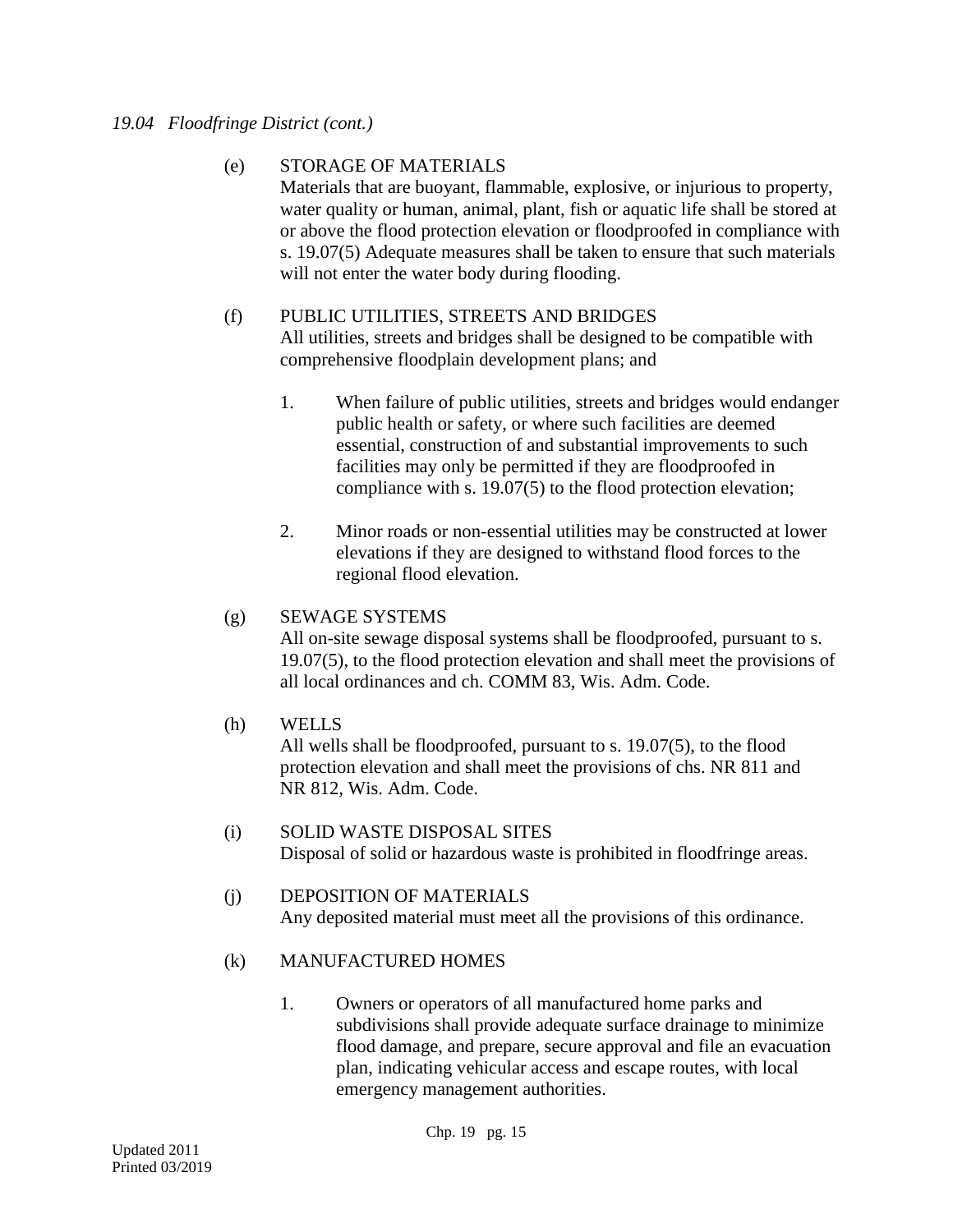- 2. In existing manufactured home parks, all new homes, replacement homes on existing pads, and substantially improved homes shall:
	- (i) have the lowest floor elevated to the flood protection elevation; and
	- (ii) be anchored so they do not float, collapse or move laterally during a flood
- 3. Outside of existing manufactured home parks, including new manufactured home parks and all single units outside of existing parks, all new, replacement and substantially improved manufactured homes shall meet the residential development standards for the floodfringe in s. 19.04(3)(a).

# (l) MOBILE RECREATIONAL VEHICLES

All mobile recreational vehicles that are on site for 180 consecutive days or more or are not fully licensed and ready for highway use shall meet the elevation and anchoring requirements in s.  $19.04(3)(k)$  2. and 3. A mobile recreational vehicle is ready for highway use if it is on its wheels or jacking system, is attached to the site only by quick-disconnect utilities and security devices and has no permanently attached additions.

# **19.05 GENERAL FLOODPLAIN DISTRICT (GFP)**

# (1) APPLICABILITY

The provisions for this district shall apply to all floodplains for which flood profiles are not available or where flood profiles are available but floodways have not been delineated. Floodway and floodfringe districts shall be delineated when adequate data is available.

# (2) PERMITTED USES

Pursuant to s. sub. (4), it shall be determined whether the proposed use is located within a floodway or floodfringe area.

Those uses permitted in floodway (s. 19.03(2)) and floodfringe areas (s. 19.04(2)) are allowed within the general floodplain district, according to the standards of s.19.05(3), provided that all permits or certificates required under s. 19.07(1) have been issued.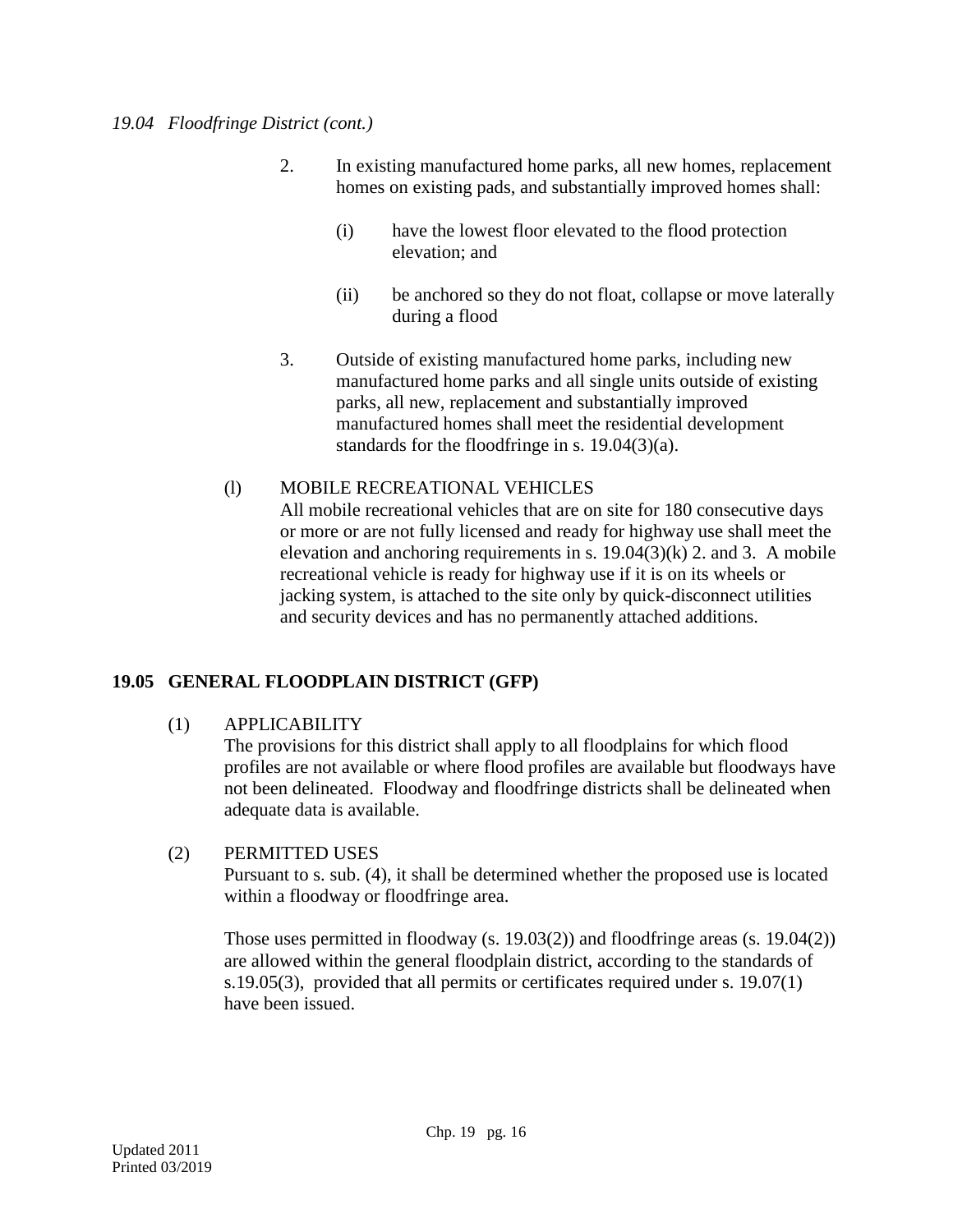# *19.05 General Floodplain District (cont.)*

- (3) STANDARDS FOR DEVELOPMENT IN THE GENERAL FLOODPLAIN DISTRICT Section 19.03 applies to floodway areas, s. 19.04 applies to floodfringe areas. The rest of this ordinance applies to either district.
	- (4) DETERMINING FLOODWAY AND FLOODFRINGE LIMITS Upon receiving an application for development within the general floodplain district, the zoning administrator shall:
		- (a) Require the applicant to submit two copies of an aerial photograph or a plan which shows the proposed development with respect to the general floodplain district limits, stream channel, and existing floodplain developments, along with a legal description of the property, fill limits and elevations, building floor elevations and flood proofing measures;
		- (b) Require the applicant to furnish any of the following information deemed necessary by the Department to evaluate the effects of the proposal upon flood height and flood flows, regional flood elevation and to determine floodway boundaries:
			- 1. A typical valley cross-section showing the stream channel, the floodplain adjoining each side of the channel, the cross-sectional area to be occupied by the proposed development, and all historic high water information;
			- 2. Plan (surface view) showing elevations or contours of the ground; pertinent structure, fill or storage elevations; size, location and layout of all proposed and existing structures on the site; location and elevations of streets, water supply, and sanitary facilities; soil types and other pertinent information;
			- 3. Profile showing the slope of the bottom of the channel or flow line of the stream;
			- 4. Specifications for building construction and materials, floodproofing, filling, dredging, channel improvement, storage, water supply and sanitary facilities.
		- (c) Transmit one copy of the information described in pars. (a) and (b) to the Department Regional office along with a written request for technical assistance to establish regional flood elevations and, where applicable, floodway data. Where the provisions of s.  $19.07(1)(b)$  3. apply, the applicant shall provide all required information and computations to delineate floodway boundaries and the effects of the project on flood elevations.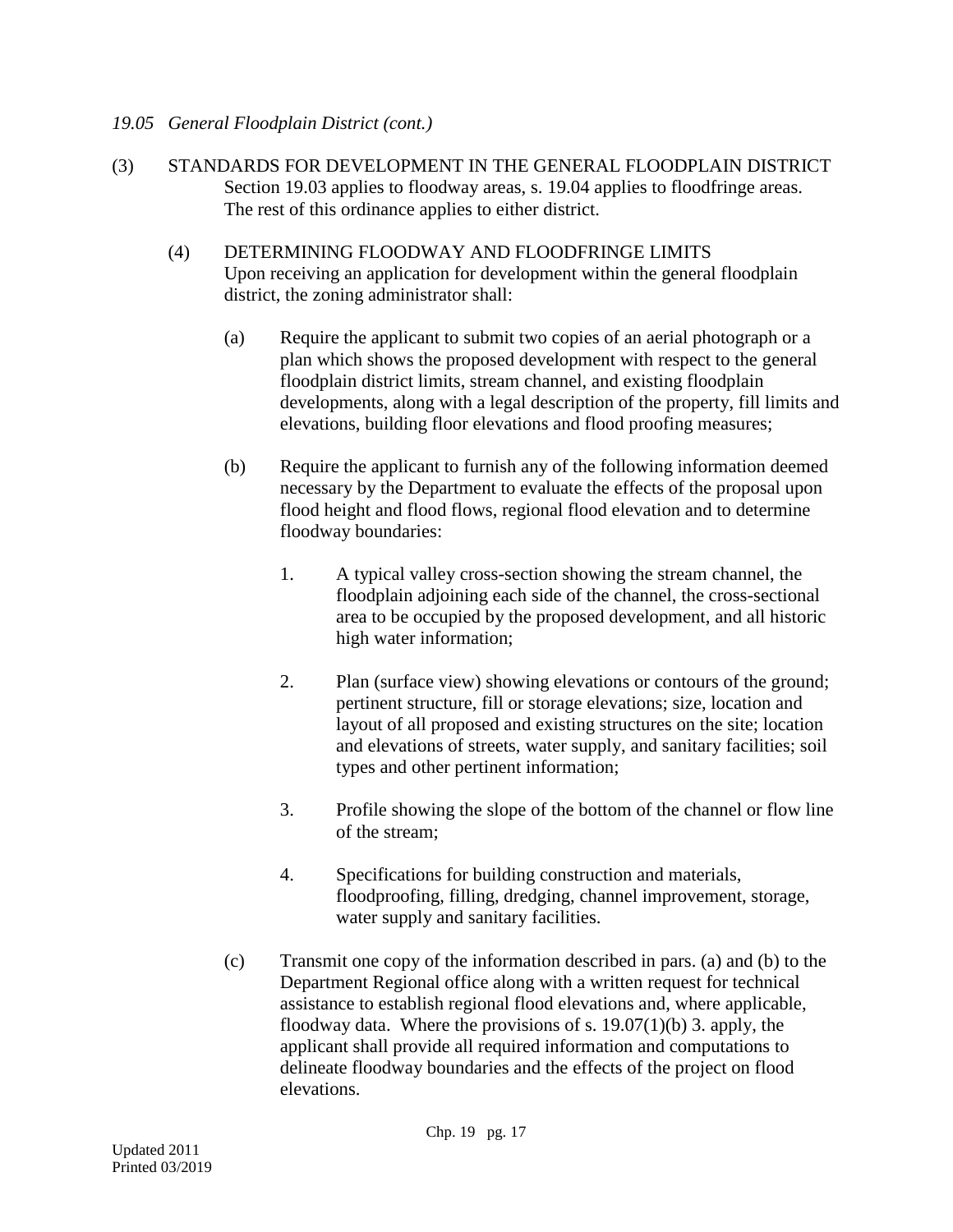#### **19.06 NONCONFORMING USES**

# (1) GENERAL

(a) APPLICABILITY

The standards of s. 62.23(7)(h), Ch. 17 of the Municipal Code and this Chapter apply to all modifications or additions to any nonconforming use or structure, and to the replacement or repair of any structure, and/or change or modification of the use of any structure or premises which was lawful before the passage of this ordinance or any amendment thereto.

- (b) The existing lawful use of a structure or its accessory use which is not in conformity with the provisions of this ordinance may continue subject to the following conditions:
	- 1. No modifications or additions to a nonconforming use or structure shall be permitted unless they comply with this ordinance. The words "modification" and "addition" include, but are not limited to, any alteration, addition, modification, structural repair, rebuilding or replacement of any such existing use, structure or accessory structure or use. Ordinary maintenance repairs are not considered an extension, modification or addition; these include painting, decorating, paneling and the replacement of doors, windows and other nonstructural components and the maintenance, repair or replacement of existing private sewage or water supply systems or connections to public utilities. Ordinary maintenance repairs do not include any costs associated with the repair of a damaged structure.

The construction of a deck that does not exceed 200 square feet and that is adjacent to the exterior wall of a principal structure is not an extension, modification or addition. The roof of the structure may extend over a portion of the deck in order to provide safe ingress and egress to the principal structure.

- 2. If a nonconforming use or the use of a nonconforming structure is discontinued for 12 consecutive months, it is no longer permitted and any future use of the property, and any structure or building thereon, shall conform to the applicable requirements of this ordinance;
- 3. The city shall keep a record which lists all nonconforming uses and nonconforming structures, their present equalized assessed value, the cost of all modifications or additions which have been permitted, and the percentage of the structure's total current value those modifications represent;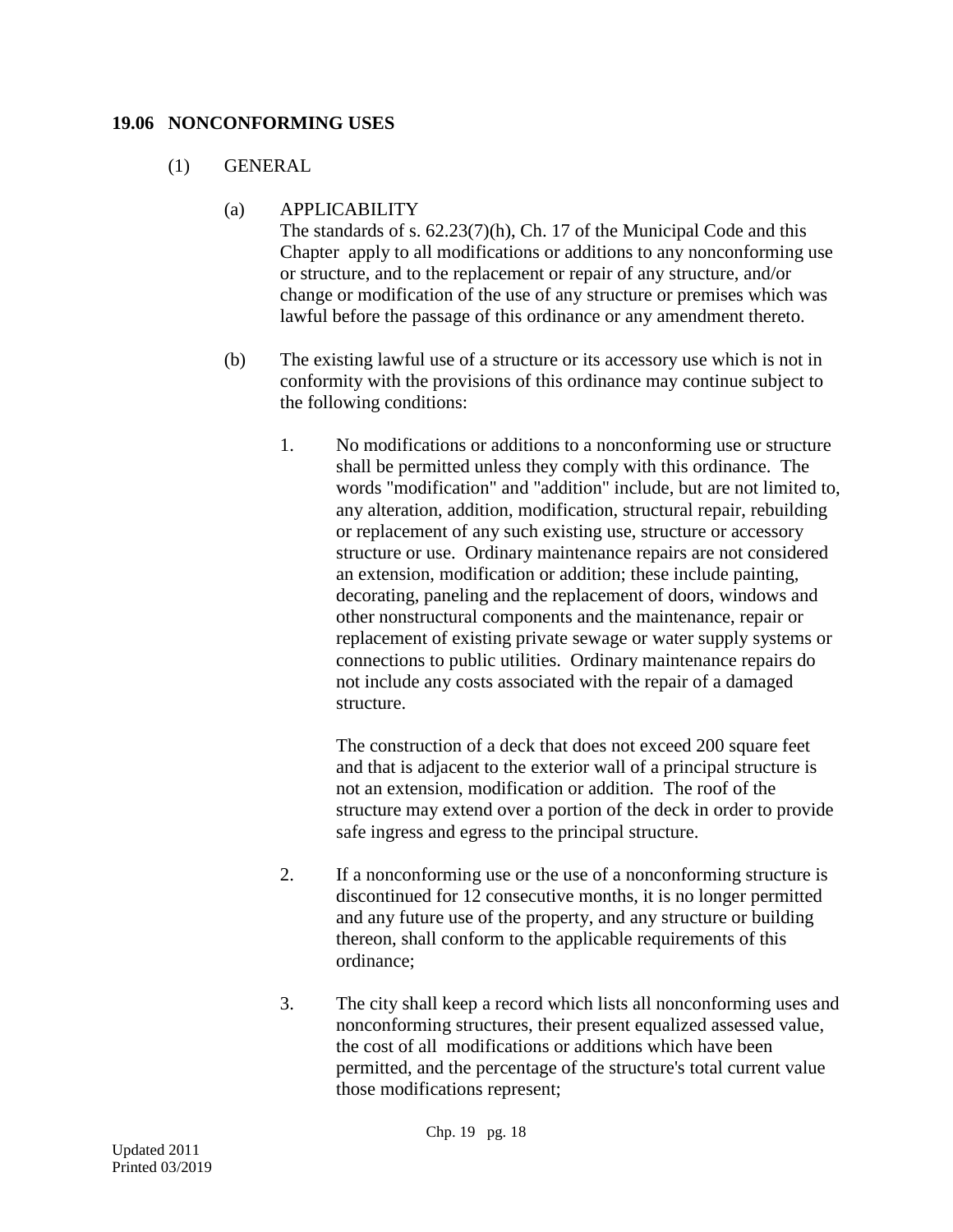- 4. No modification or addition to any nonconforming structure or any structure with a nonconforming use, which over the life of the structure would equal or exceed 50% of its present equalized assessed value, shall be allowed unless the entire structure is permanently changed to a conforming structure with a conforming use in compliance with the applicable requirements of this ordinance. Contiguous dry land access must be provided for residential and commercial uses in compliance with s. 19.04(3)(a). The costs of elevating a nonconforming building or a building with a nonconforming use to the flood protection elevation are excluded from the 50% provisions of this paragraph;
- 5. (i) Except as provided in subd. (ii)., if any nonconforming structure or any structure with a nonconforming use is destroyed or is substantially damaged, it cannot be replaced, reconstructed or rebuilt unless the use and the structure meets the current requirements of this ordinance and Ch. 17 of the Municipal Code. A structure is considered substantially damaged if the total cost to restore the structure to its pre-damaged condition equals or exceeds 50% of the structure's present equalized assessed value.

(ii) For nonconforming buildings that are damaged or destroyed by a nonflood disaster, the repair or reconstruction of any such nonconforming building may be permitted in order to restore it after the nonflood disaster, provided that the nonconforming building will meet all of the minimum requirements under applicable FEMA regulations (44 CFR Part 60), or the regulations promulgated thereunder.

6. A nonconforming historic structure may be altered if the alteration will not preclude the structures continued designation as a historic structure, the alteration will comply with s. 10.03(3)(a), flood resistant materials are used, and construction practices and floodproofing methods that comply with s. 19.07(5) are used.

# (2) FLOODWAY AREAS

- (a) No modification or addition shall be allowed to any nonconforming structure or any structure with a nonconforming use in a floodway area, unless such modification or addition:
	- 1. Has been granted a permit or variance which meets all ordinance requirements;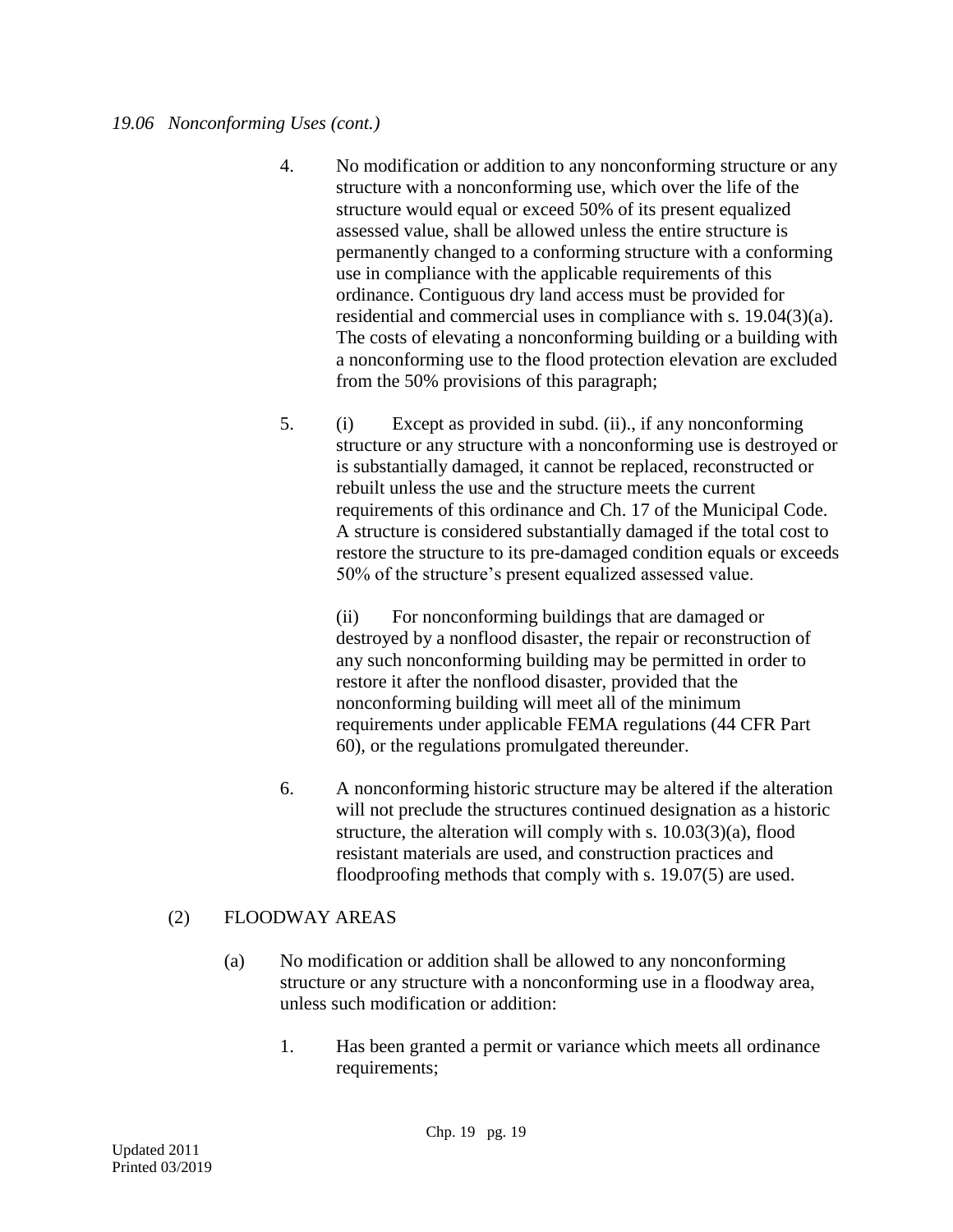### *19.06 Nonconforming Uses (cont.)*

- 2. Meets the requirements of s. 19.06(1);
- 3. Will not increase the obstruction to flood flows or regional flood height;
- 4. Any addition to the existing structure shall be floodproofed, pursuant to s. 19.07(5), by means other than the use of fill, to the flood protection elevation;
- 5. If any part of the foundation below the flood protection elevation is enclosed, the following standards shall apply:
	- (i) The enclosed area shall be designed by a registered architect or engineer to allow for the efficient entry and exit of flood waters without human intervention. A minimum of two openings must be provided with a minimum net area of at least one square inch for every one square foot of the enclosed area. The lowest part of the opening can be no more than 12 inches above the adjacent grade;
	- (ii) The parts of the foundation located below the flood protection elevation must be constructed of flood-resistant materials;
	- (iii) Mechanical and utility equipment must be elevated or floodproofed to or above the flood protection elevation; and
	- (iv) The use must be limited to parking or limited storage.
- (b) No new on-site sewage disposal system, or addition to an existing on-site sewage disposal system, except where an addition has been ordered by a government agency to correct a hazard to public health, shall be allowed in a floodway area. Any replacement, repair or maintenance of an existing on-site sewage disposal system in a floodway area shall meet the applicable requirements of all city ordinances and ch. COMM 83, Wis. Adm. Code.
- (c) No new well or modification to an existing well used to obtain potable water shall be allowed in a floodway area. Any replacement, repair or maintenance of an existing well in a floodway area shall meet the applicable requirements of all city ordinances and chs. NR 811 and NR 812, Wis. Adm. Code.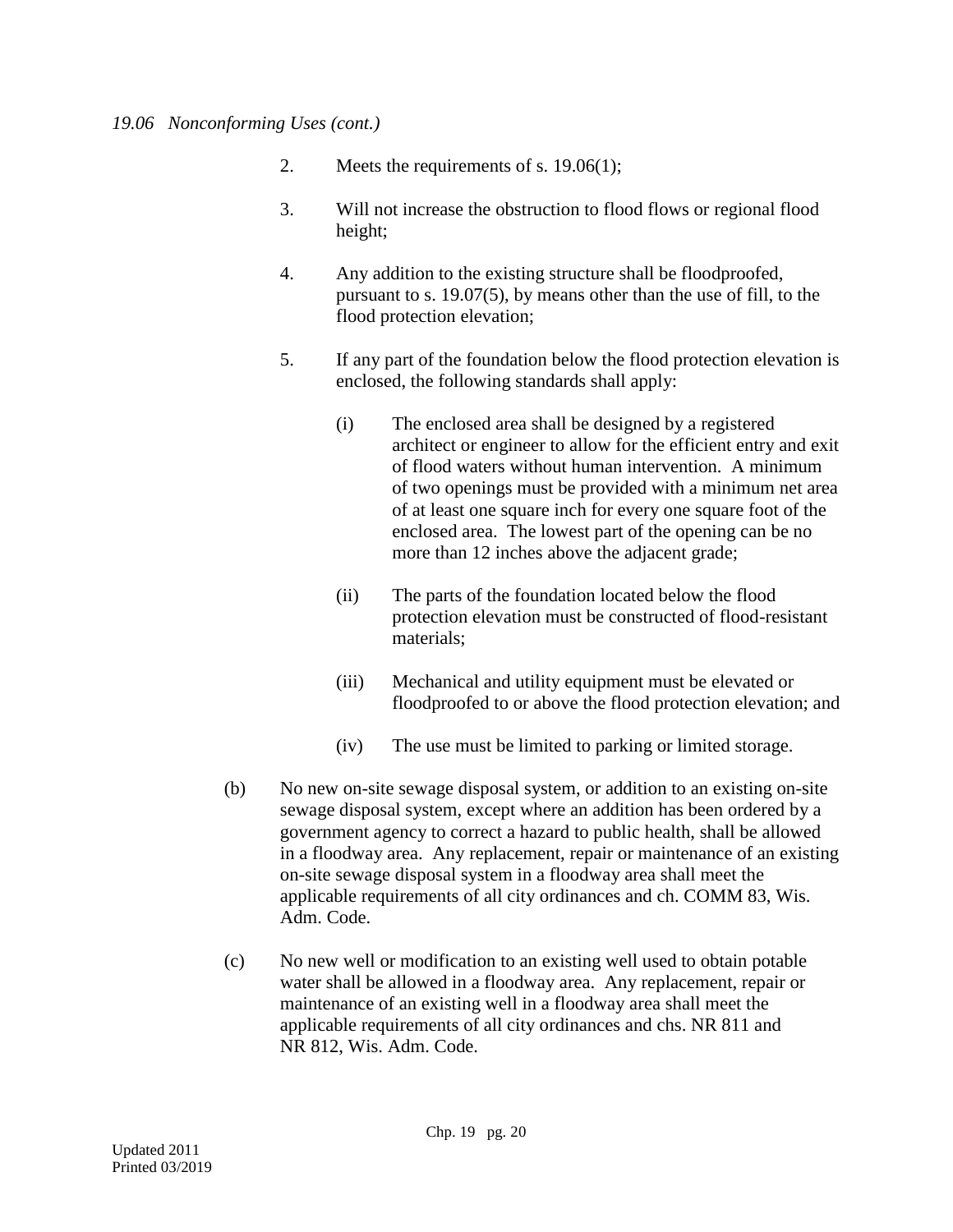### *19.06 Nonconforming Uses (cont.)*

### (3) FLOODFRINGE AREAS

- (a) No modification or addition shall be allowed to any nonconforming structure or any structure with a nonconforming use unless such modification or addition has been granted a permit or variance by the city, and the modification or addition shall be placed on fill or floodproofed to the flood protection elevation in compliance with the standards for that particular use in s. 19.04(3), except where s. 19.06(3)(e) is applicable.
- (b) Where compliance with the provisions of sub.(a) would result in unnecessary hardship only where the structure will not be used for human habitation or be associated with a high flood damage potential, the Board of Appeals, using the procedures established in s. 19.07(3), may grant a variance from those provisions of sub.(a) for modifications or additions, using the criteria listed below. Modifications or additions which are protected to elevations lower than the flood protection elevation may be permitted if:
	- 1. No floor is allowed below the regional flood elevation for residential or commercial structures;
	- 2. Human lives are not endangered;
	- 3. Public facilities, such as water or sewer, will not be installed;
	- 4. Flood depths will not exceed two feet;
	- 5. Flood velocities will not exceed two feet per second; and
	- 6. The structure will not be used for storage of materials as described in s. 19.04(3)(e).
- (c) If neither the provisions of sub.(1) or (2) above can be met, one addition to an existing room in a nonconforming building or a building with a nonconforming use may be allowed in the floodfringe, if the addition:
	- 1. Meets all other regulations and will be granted by permit or variance;
	- 2. Does not exceed 60 square feet in area; and
	- 3. In combination with other previous modifications or additions to the building, does not equal or exceed 50% of the present equalized assessed value of the building.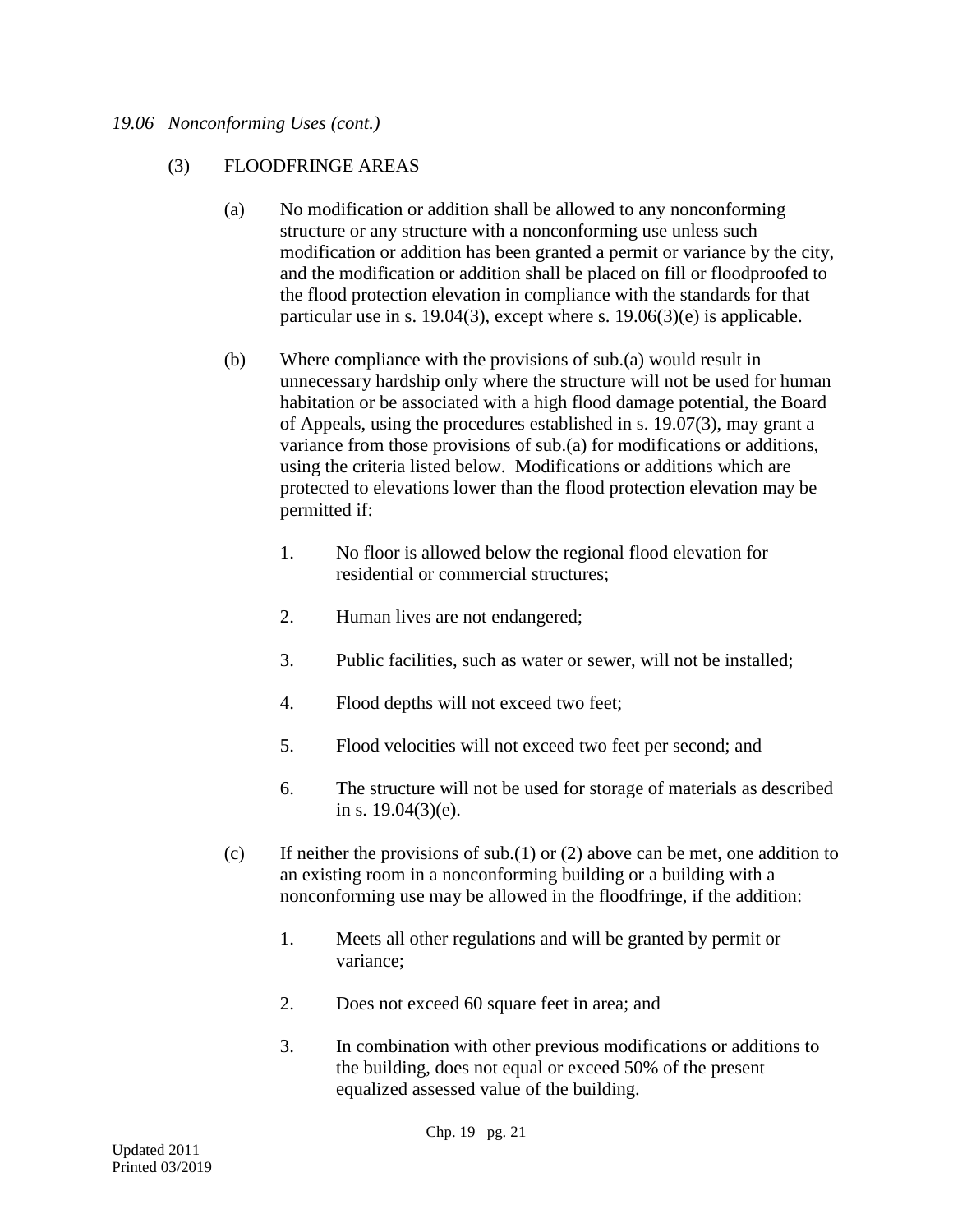### *19.06 Nonconforming Uses (cont.)*

- (d) All new private sewage disposal systems, or addition to, replacement, repair or maintenance of a private sewage disposal system shall meet all the applicable provisions of all local ordinances and ch. COMM 83, Wis. Adm. Code.
- (e) All new wells, or addition to, replacement, repair or maintenance of a well shall meet the applicable provisions of this ordinance and ch. NR 811 and NR 812, Wis. Adm. Code.

# **19.07 ADMINISTRATION**

The zoning administrator, Plan Commission and the Board of Zoning Appeals shall administer this Chapter as well as Ch. 17. of the Municipal Code.

- (1) ZONING ADMINISTRATOR
	- (a) The zoning administrator is authorized to administer this ordinance and shall have the following duties and powers:
		- 1. Advise applicants of the ordinance provisions, assist in preparing permit applications and appeals, and assure that the regional flood elevation for the proposed development is shown on all permit applications.
		- 2. Issue permits and inspect properties for compliance with provisions of this and other ordinances, and issue certificates of compliance where appropriate.
		- 3. Inspect all damaged floodplain structures and perform a substantial damage assessment to determine if substantial damage to the structures has occurred.
		- 4. Keep records of all official actions such as:
			- (i) All permits issued, inspections made, and work approved;
			- (ii) Documentation of certified lowest floor and regional flood elevations for floodplain development;
			- (iii) Records of water surface profiles, floodplain zoning maps and ordinances, nonconforming uses and structures including changes, appeals, variances and amendments.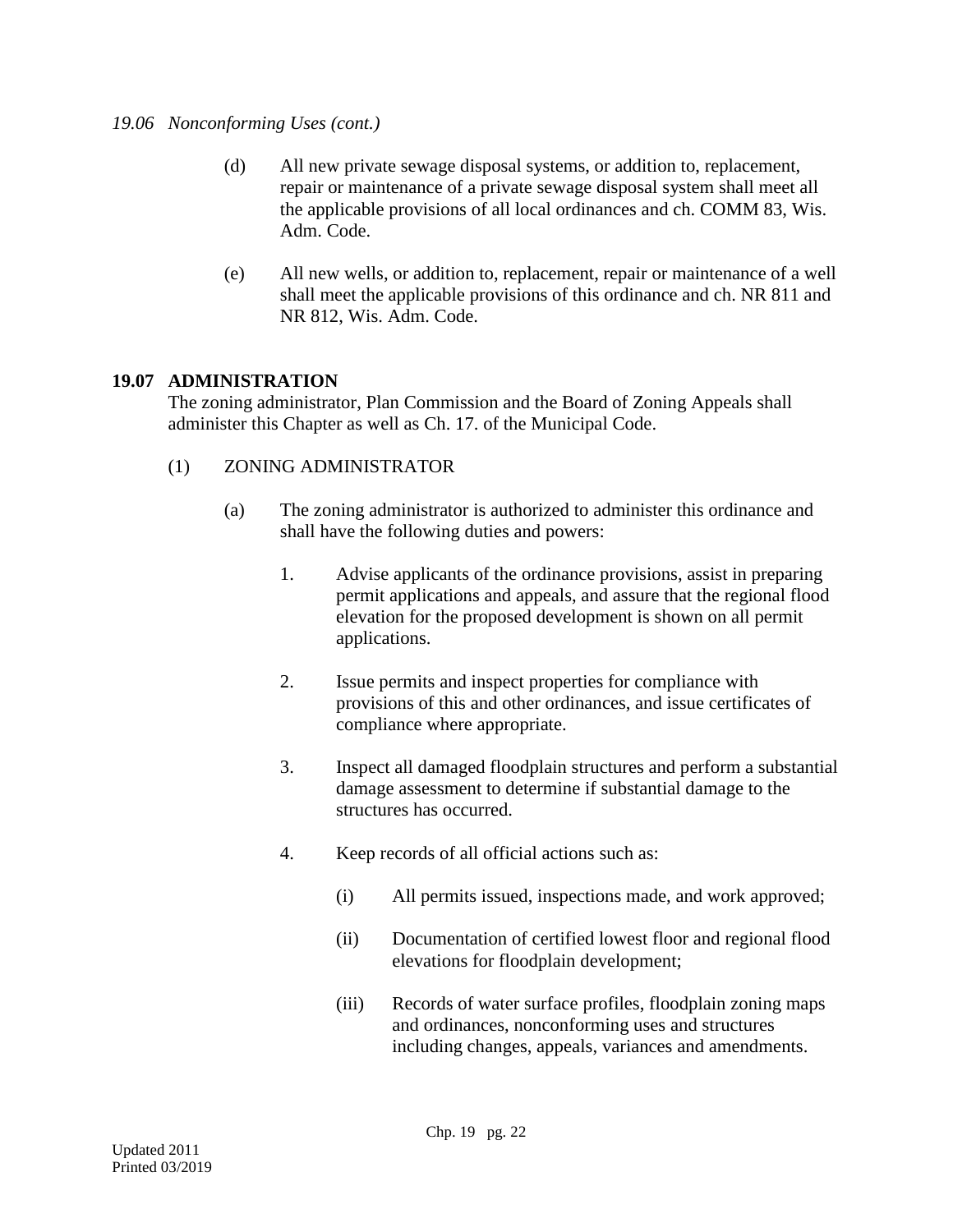- (iv) All substantial damage assessment reports for floodplain structures.
- 5. Submit copies of the following items to the Department Regional office:
	- (i) Within 10 days of the decision, a copy of any decisions on variances, appeals for map or text interpretations, and map or text amendments;
	- (ii) Copies of any case-by-case analyses, and any other information required by the Department including an annual summary of the number and types of floodplain zoning actions taken.
	- (iii) Copies of substantial damage assessments performed and all correspondence concerning the assessments.
- 6. Investigate, prepare reports, and report violations of this ordinance to the city plan commission and attorney for prosecution. Copies of the reports shall also be sent to the Department Regional office.
- 7. Submit copies of text and map amendments and biennial reports to the FEMA Regional office.

# (b) LAND USE PERMIT

A land use permit shall be obtained before any new development or any structural repair or change in the use of a building or structure, including sewer and water facilities, may be initiated. Application to the zoning administrator shall include:

# 1. GENERAL INFORMATION

- (i) Name and address of the applicant, property owner and contractor;
- (ii) Legal description, proposed use, and whether it is new construction or a modification;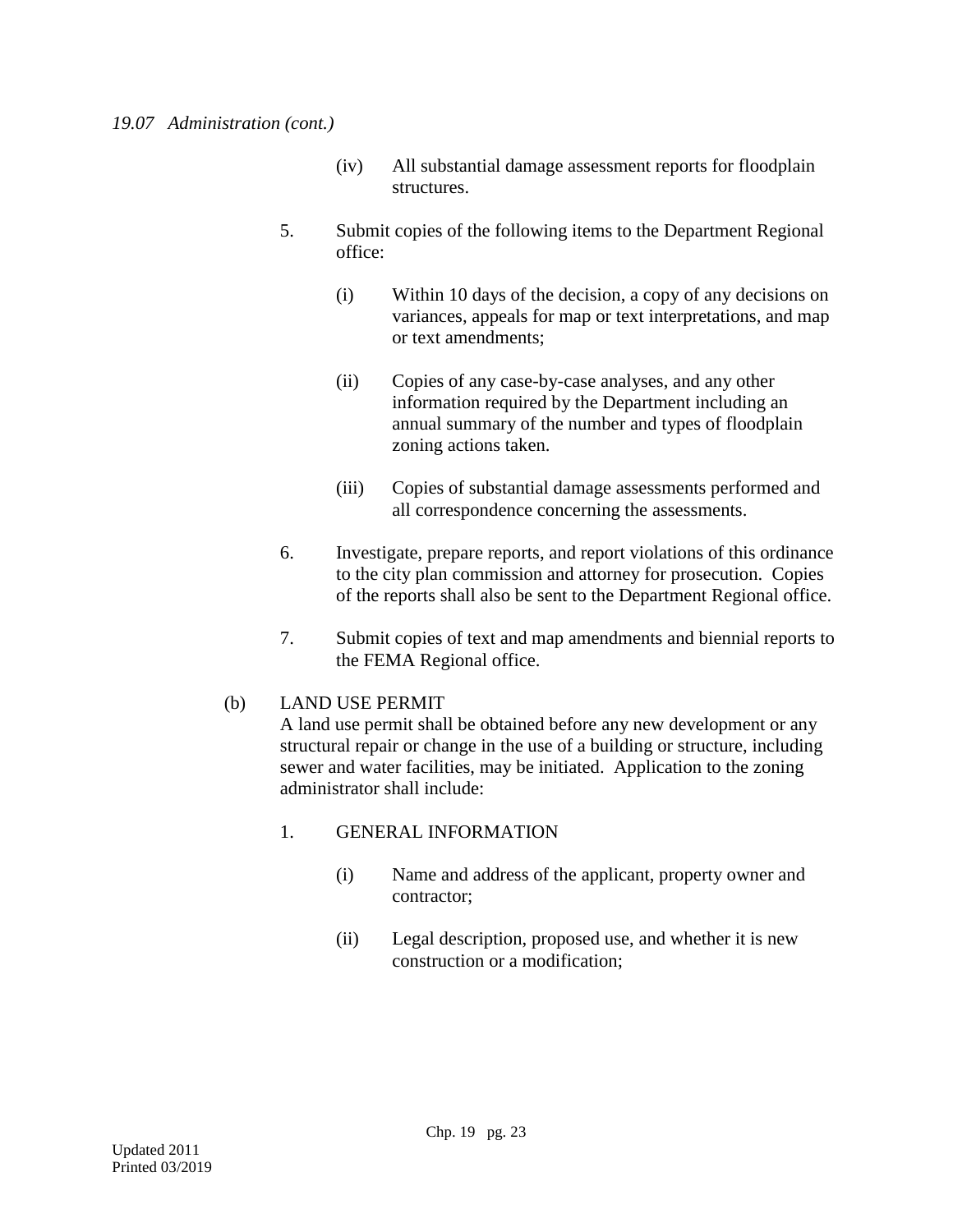### 2. SITE DEVELOPMENT PLAN A site plan drawn to scale shall be submitted with the permit application form and shall contain:

- (i) Location, dimensions, area and elevation of the lot;
- (ii) Location of the ordinary highwater mark of any abutting navigable waterways;
- (iii) Location of any structures with distances measured from the lot lines and street center lines;
- (iv) Location of any existing or proposed on-site sewage systems or private water supply systems;
- (v) Location and elevation of existing or future access roads;
- (vi) Location of floodplain and floodway limits as determined from the official floodplain zoning maps;
- (vii) The elevation of the lowest floor of proposed buildings and any fill using the vertical datum from the adopted study either National Geodetic Vertical Datum (NGVD) or North American Vertical Datum (NAVD);
- (viii) Data sufficient to determine the regional flood elevation in NGVD or NAVD at the location of the development and to determine whether or not the requirements of s. 19.03 or 19.04 are met; and
- (ix) Data to determine if the proposed development will cause an obstruction to flow or an increase in regional flood height or discharge according to s. 19.02(1)2.1. This may include any of the information noted in s. 19.03(3)(a).
- 3. DATA REQUIREMENTS TO ANALYZE DEVELOPMENTS The applicant shall provide all survey data and computations required to show the effects of the project on flood heights, velocities, and floodplain storage, for all subdivision proposals, as "subdivision" is defined in s. Chapter 236, Stats., and other proposed developments exceeding 5 acres in area or where the estimated cost exceeds \$125,000. The applicant shall provide: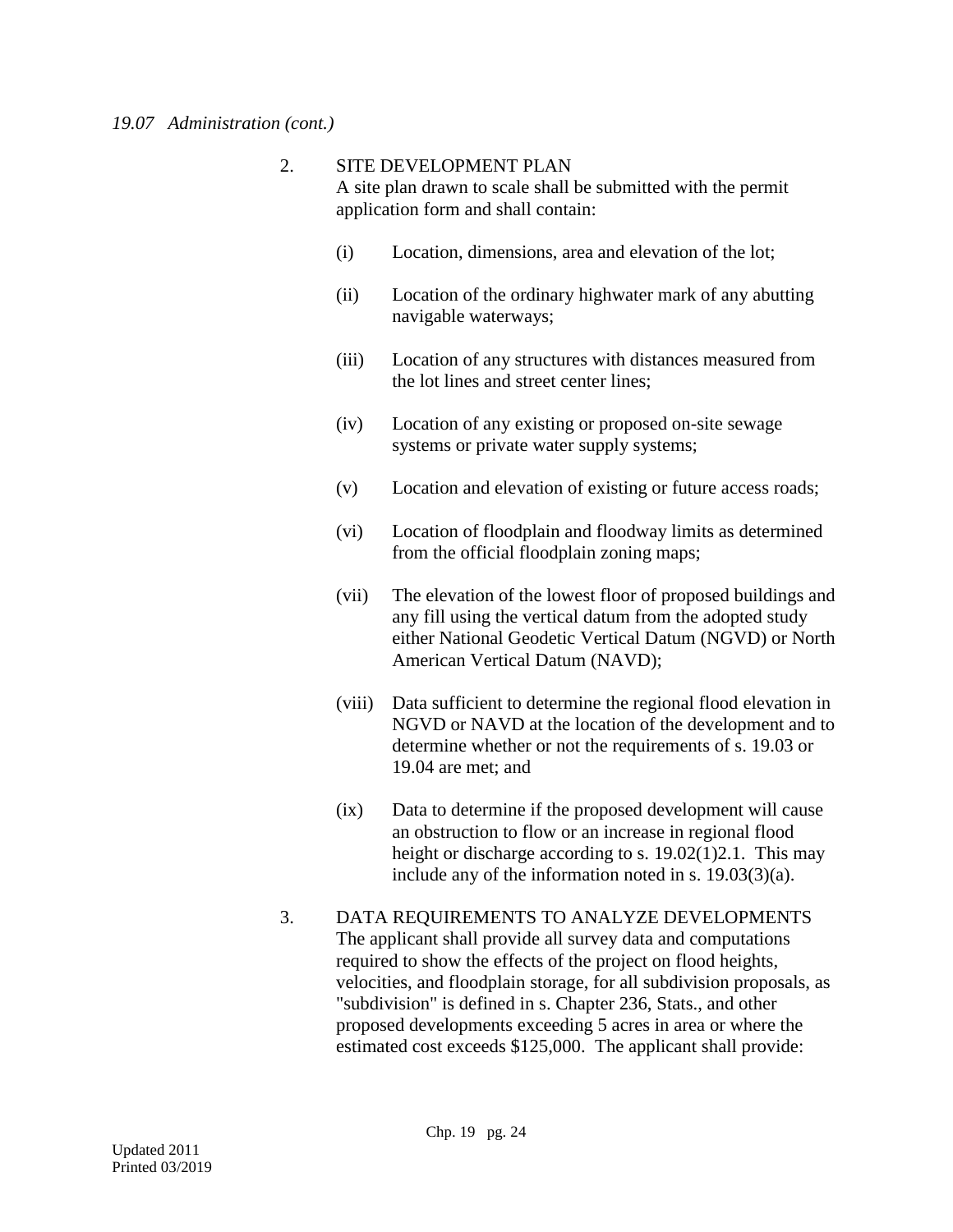- (i) An analysis of the effect of the development on the regional flood profile, velocity of flow and floodplain storage capacity;
- (ii) A map showing location and details of vehicular access to lands outside the floodplain; and
- (iii) A surface drainage plan showing how flood damage will be minimized.

The estimated cost of the proposal shall include all structural development, landscaping, access and road development, utilities, and other pertinent items, but need not include land costs.

# 4. EXPIRATION

All permits issued under the authority of this ordinance shall expire 150 days after issuance, except the issuing official has discretionary authority to extend the expiration date for a period of 60 additional days for cause shown.

# (c) CERTIFICATE OF COMPLIANCE

No land shall be occupied or used, and no building which is hereafter constructed, altered, added to, modified, repaired, rebuilt or replaced shall be occupied until a certificate of compliance is issued by the zoning administrator, except where no permit is required, subject to the following provisions:

- 1. The certificate of compliance shall show that the building or premises or part thereof, and the proposed use, conform to the provisions of this ordinance;
- 2. Application for such certificate shall be concurrent with the application for a permit;
- 3. If all ordinance provisions are met, the certificate of compliance shall be issued within 10 days after written notification that the permitted work is completed;
- 4. The applicant shall submit a certification signed by a registered professional engineer, architect or land surveyor that the fill, lowest floor and floodproofing elevations are in compliance with the permit issued. Floodproofing measures also require certification by a registered professional engineer or architect that floodproofing measures meet the requirements of s. 19.07(5).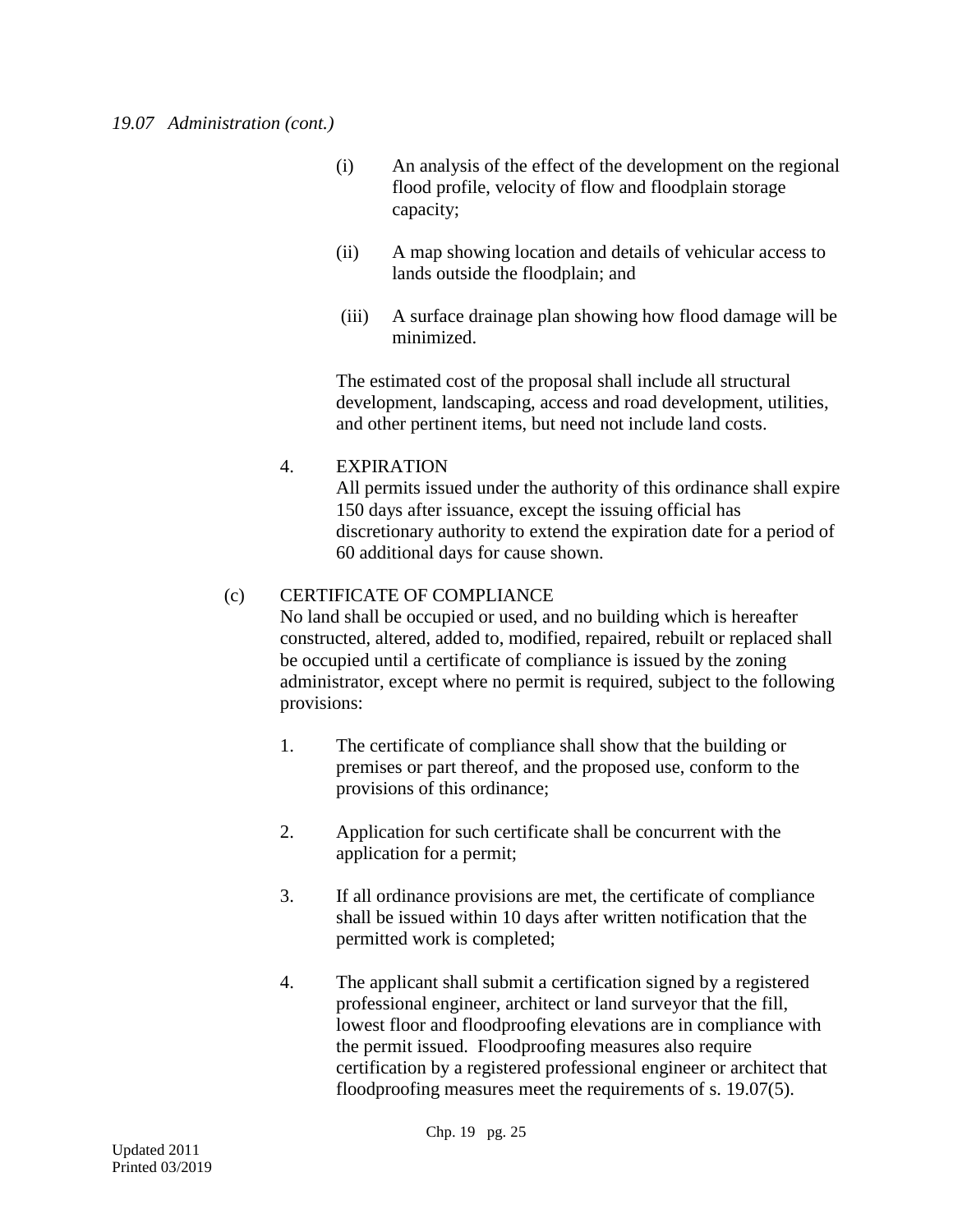### *19.07 Administration (cont.)*

# (d) OTHER PERMITS

The applicant must secure all necessary permits from federal, state, and local agencies, including those required by the U.S. Army Corps of Engineers under s. 404 of the Federal Water Pollution Control Act, Amendments of 1972, 33 U.S.C. 1344.

# (2) PLAN COMMISSION

- (a) The Plan Commission shall:
	- 1. oversee the functions of the office of the zoning administrator; and
	- 2. review and advise the Common Council on all proposed amendments to this ordinance, either the maps or the text.
- (b) This Plan Commission shall not:
	- 1. grant variances to the terms of the zoning ordinance in place of action by the Board of Appeals; or
	- 2. amend the text or the zoning maps in place of official action by the Common Council.

# (3) BOARD OF APPEALS

The Board of Zoning Appeals, ("BZA"), created under Wis. Stat. s. 62.23(7)(e), is hereby authorized and appointed to act for the purposes of enforcement and administration of this ordinance. The Board shall exercise the powers conferred by Wisconsin Statutes and adopt rules for the conduct of business. The zoning administrator may not be the secretary of the Board.

(a) POWERS AND DUTIES

The BZA shall:

- 1. Appeals Hear and decide appeals where it is alleged there is an error in any order, requirement, decision or determination made by an administrative official in the enforcement or administration of this ordinance.
- 2. Boundary Disputes Hear and decide disputes concerning the district boundaries shown on the official floodplain zoning map.
- 3. Variances Hear and decide, upon appeal, variances from the ordinance standards.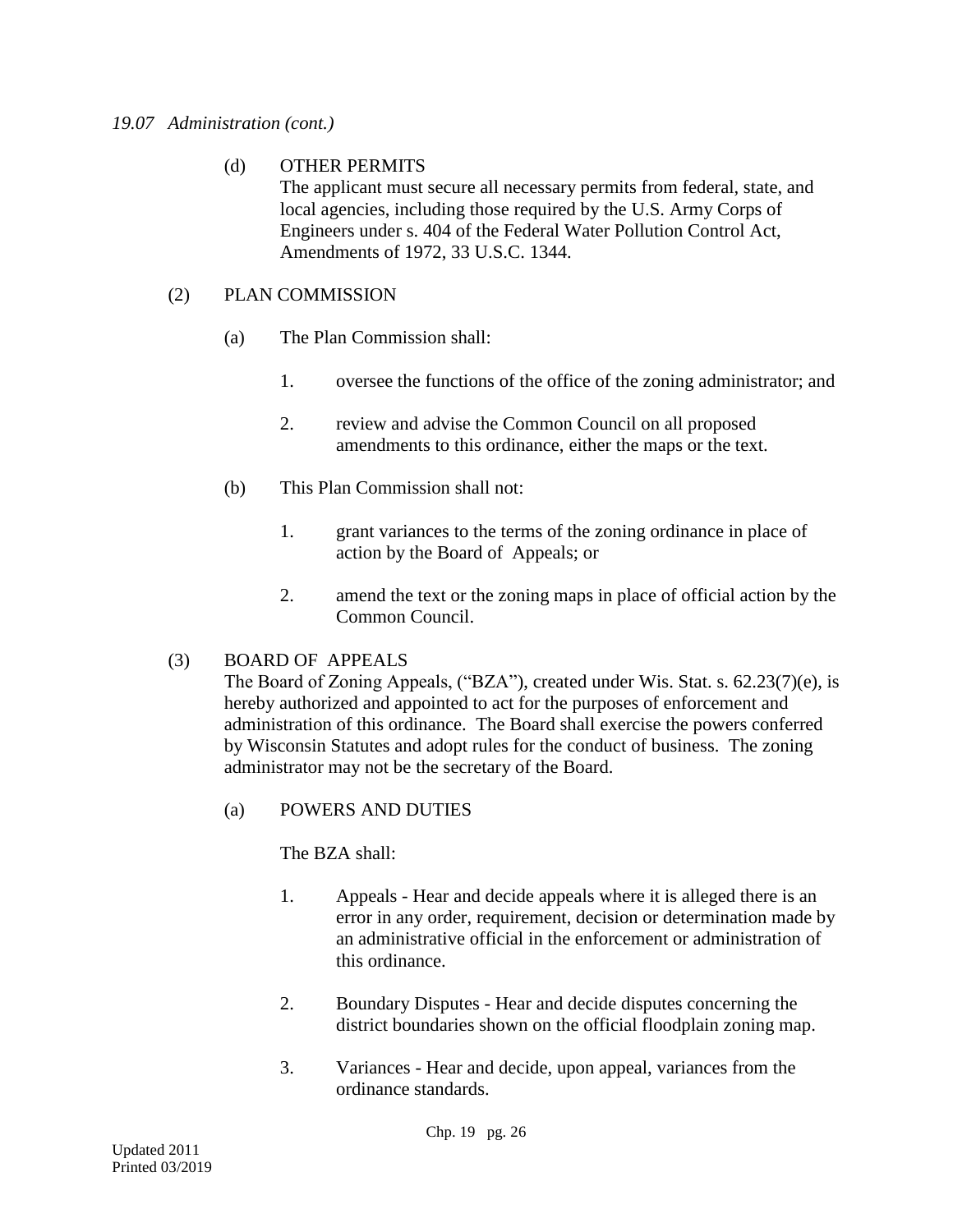# (b) APPEALS TO THE BZA

1. Appeals to the board may be taken by any person aggrieved, or by any officer or department of the municipality affected by any decision of the zoning administrator or other administrative officer. Such appeal shall be taken within 30 days unless otherwise provided by the rules of the board, by filing with the official whose decision is in question, and with the board, a notice of appeal specifying the reasons for the appeal. The official whose decision is in question shall transmit to the board all records regarding the matter appealed.

### 2. NOTICE AND HEARING FOR APPEALS INCLUDING VARIANCES

- (i) Notice The BZA shall fix a reasonable time for the hearing; publish adequate notice pursuant to the statutes, specifying the date, time, place and subject of the hearing; and assure that notice is mailed to the partiesin interest and the Department Regional office at least 10 days in advance of the hearing.
- (ii) Hearing Any party may appear in person or by agent. The board shall, as appropriate: resolve boundary disputes according to s.  $19.07(3)(a)$ ; decide variance applications according to s. 19.07(3)(d); or decide appeals of permit denials according to s. 19.07(4).
- 3. DECISION: The final decision regarding the appeal or variance application shall be made within a reasonable time; be sent to the Department Regional office within 10 days of the decision; be a written determination signed by the chairman of the Board; state the specific facts which are the basis for the Board's decision; either affirm, reverse, vary or modify the order, requirement, decision or determination appealed, in whole or in part, dismiss the appeal for lack of jurisdiction, or grant or deny the variance application; and include the reasons for granting an appeal, describing the hardship demonstrated by the applicant in the case of a variance, clearly stated in the recorded minutes of the Board proceedings or in a written decision approved by the Board.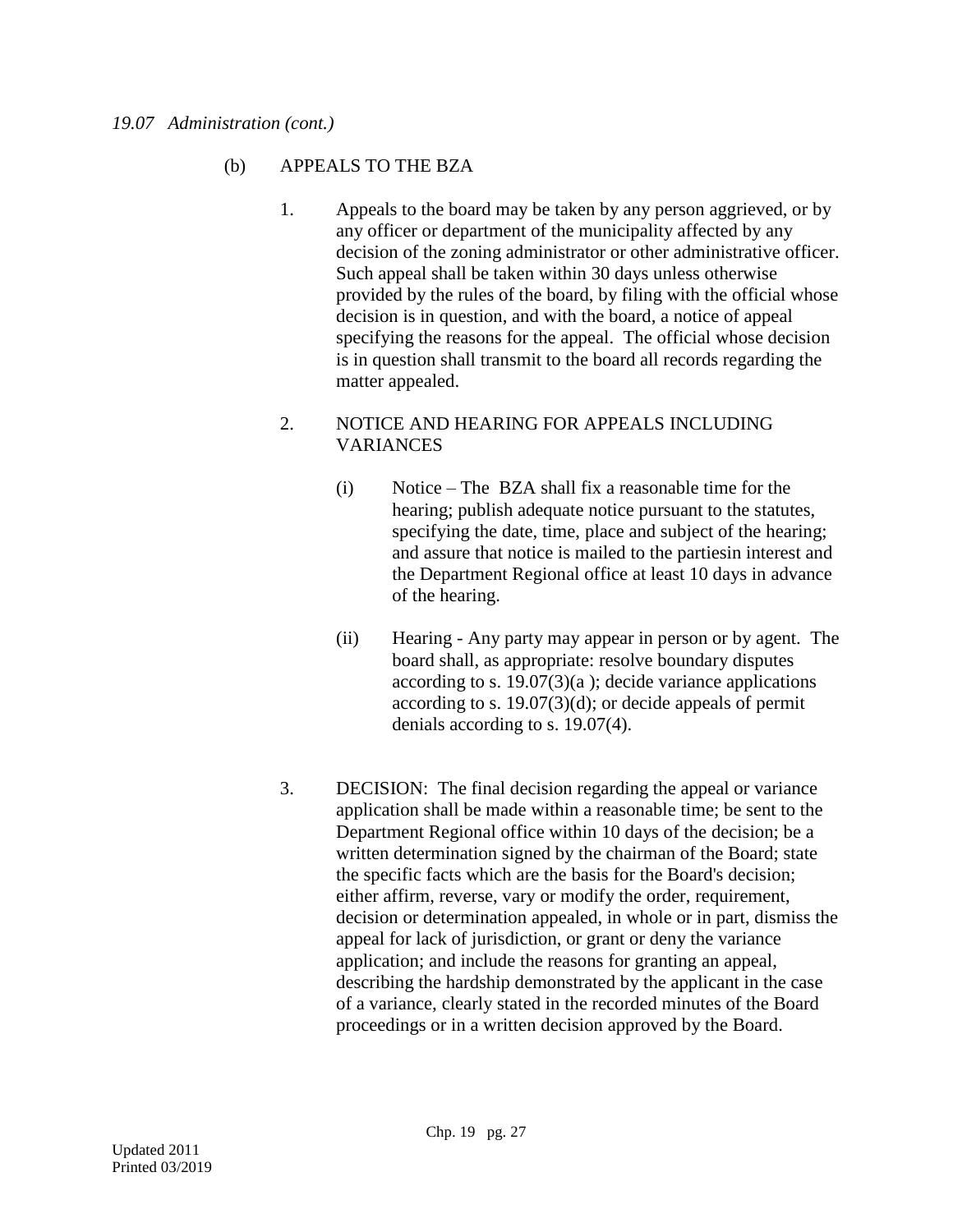#### *19.07 Administration (cont.)*

# (c) BOUNDARY DISPUTES

The following procedure shall be used by the BZA in hearing disputes concerning floodplain district boundaries:

- 1. If a floodplain district boundary is established by approximate or detailed floodplain studies, the flood elevations or profiles shall prevail in locating the boundary. If none exist, other evidence may be examined.
- 2. In all cases, the person contesting the boundary location shall be given a reasonable opportunity to present arguments and technical evidence to the Board.
- 3. If the boundary is incorrectly mapped, the Board should inform the plan commission or the person contesting the boundary location to petition the Common Council for a map amendment according to s. 19.08.

# (d) VARIANCE

- 1. The BZA may, upon appeal, grant a variance from the standards of this ordinance if an applicant convincingly demonstrates that:
	- (i) Literal enforcement of the ordinance provisions will cause unnecessary hardship;
	- (ii) The hardship is due to adoption of the floodplain ordinance and unique property conditions, not common to adjacent lots or premises. In such case the ordinance or map must be amended;
	- (iii) The variance is not contrary to the public interest; and
	- (iv) The variance is consistent with the purpose of this ordinance in s. 19.01(3).
- 2. In addition to the criteria in sub. 1, to qualify for a variance under FEMA regulations, the following criteria must be met:
	- (i) The variance may not cause any increase in the regional flood elevation;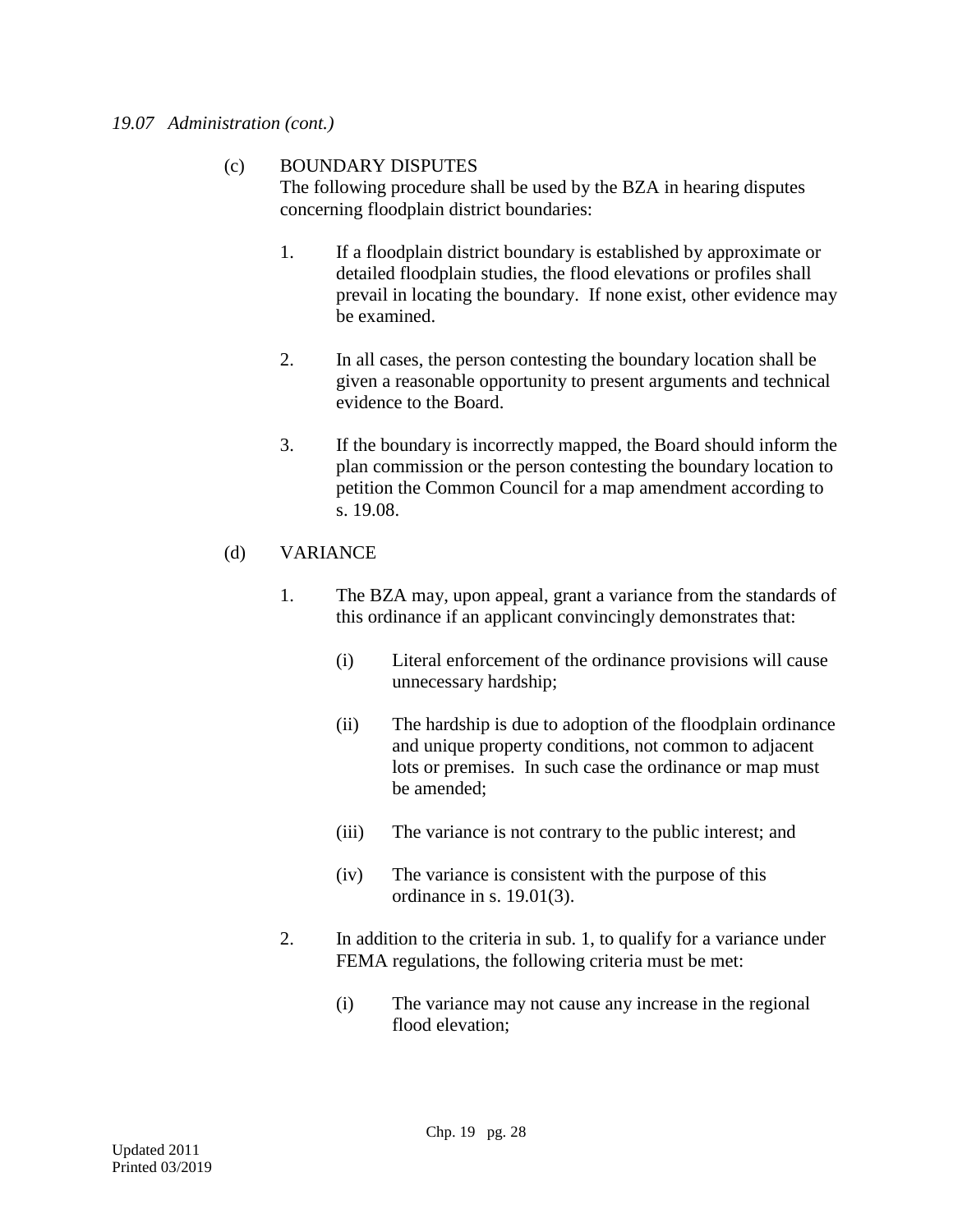- (ii) Variances can only be granted for lots that are less than one-half acre and are contiguous to existing structures constructed below the RFE;
- (iii) Variances shall only be granted upon a showing of good and sufficient cause, shall be the minimum relief necessary, shall not cause increased risks to public safety or nuisances, shall not increase costs for rescue and relief efforts and shall not be contrary to the purpose of the ordinance.

# 3. A variance shall not:

- (i) Grant, extend or increase any use prohibited in the zoning district.
- (ii) Be granted for a hardship based solely on an economic gain or loss.
- (iii) Be granted for a hardship which is self-created.
- (iv) Damage the rights or property values of other persons in the area.
- (v) Allow actions without the amendments to this ordinance or map(s) required in s.  $19.08(1)$
- (vi) Allow any alteration of an historic structure, including its use, which would preclude its continued designation as an historic structure.
- 4. When a floodplain variance is granted the Board shall notify the applicant in writing that it may increase flood insurance premiums and risks to life and property. A copy shall be maintained with the variance record.

# (4) REVIEW OF PERMIT DENIALS

- (a) The BZA pursuant to s. 19.07(3) shall review all data related to the appeal. This may include:
	- 1. Permit application data listed in s. 19.07(1)(b).
	- 2. Floodway/floodfringe determination data in s. 19.05(4).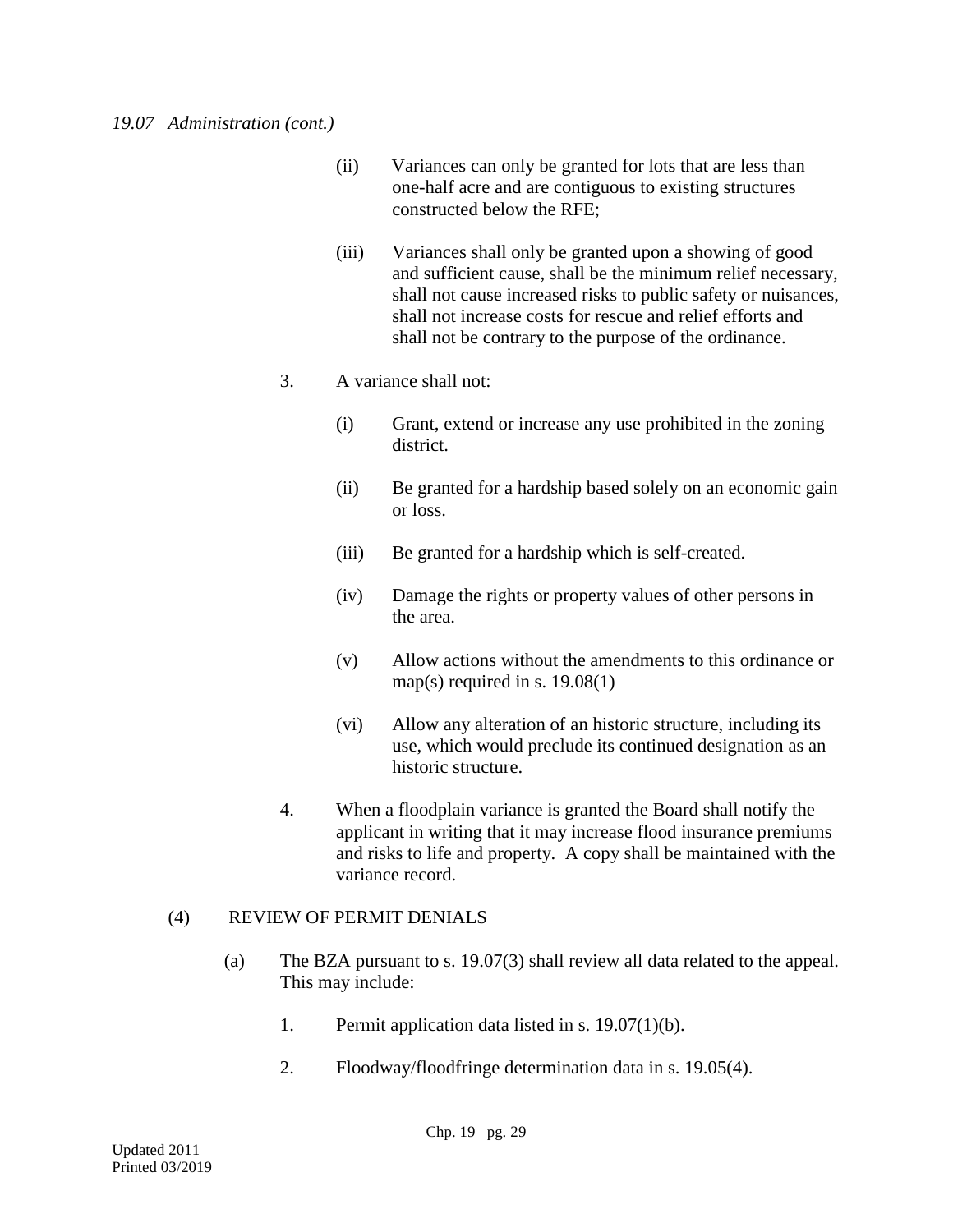- 3. Data listed in s. 19.03(3)(a)2. where the applicant has not submitted this information to the zoning administrator.
- 4. Other data submitted with the application, or submitted to the Board with the appeal.
- (b) For appeals of all denied permits the Board shall:
	- 1. Follow the procedures of s. 19.07(3);
	- 2. Consider plan commission recommendations; and
	- 3. Either uphold the denial or grant the appeal.
- (c) For appeals concerning increases in regional flood elevation the Board shall:
	- 1. Uphold the denial where the Board agrees with the data showing an increase in flood elevation. Increases equal to or greater than 0.01 foot may only be allowed after amending the flood profile and map and all appropriate legal arrangements are made with all adversely affected property owners.
	- 2. Grant the appeal where the Board agrees that the data properly demonstrates that the project does not cause an increase equal to or greater than 0.01 foot provided no other reasons for denial exist.

# (5) FLOODPROOFING

- (a) No permit or variance shall be issued until the applicant submits a plan certified by a registered professional engineer or architect that the floodproofing measures will protect the structure or development to the flood protection elevation.
- (b) Floodproofing measures shall be designed to:
	- 1. Withstand flood pressures, depths, velocities, uplift and impact forces and other regional flood factors;
	- 2. Protect structures to the flood protection elevation;
	- 3. Anchor structures to foundations to resist flotation and lateral movement; and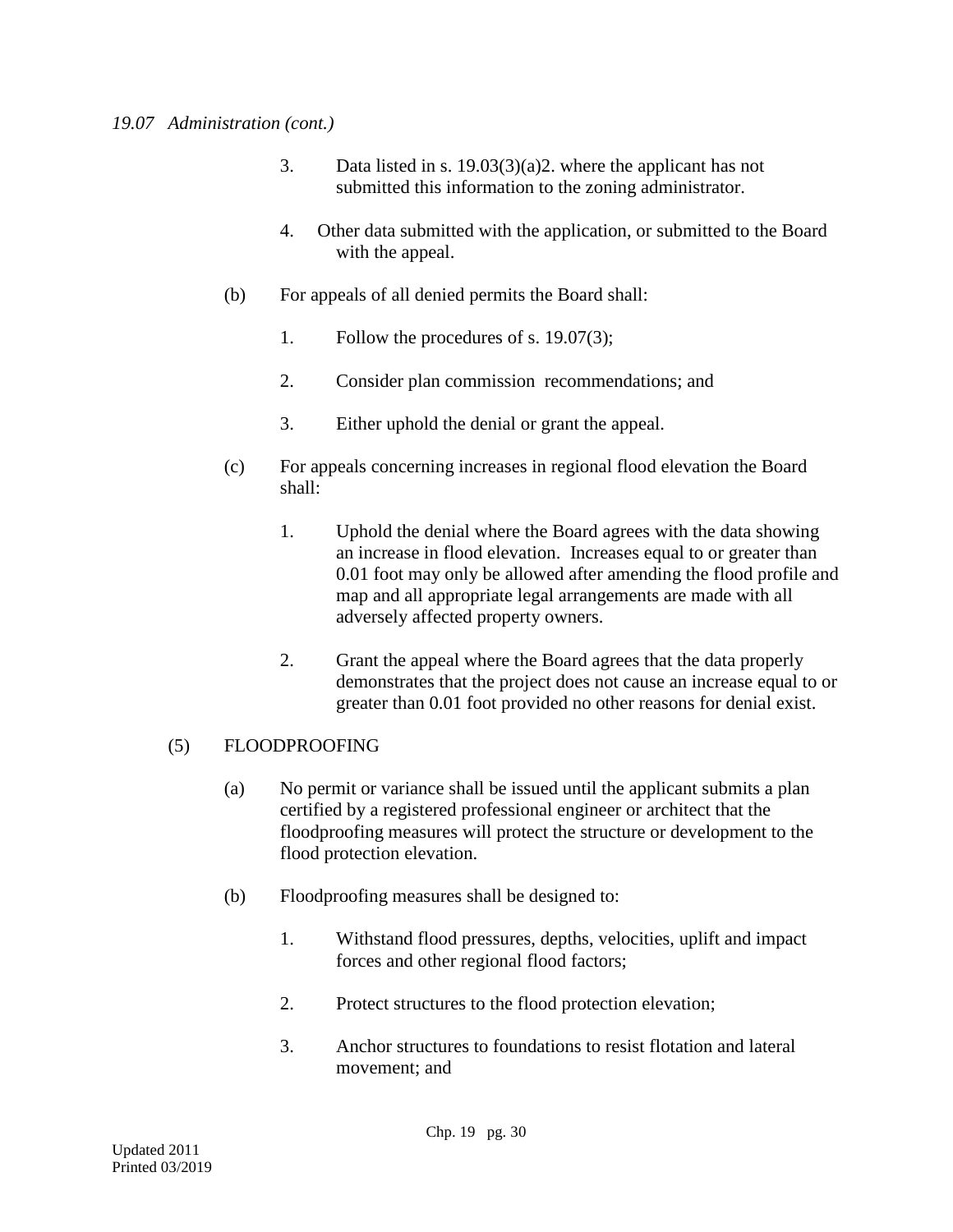- 4. Insure that structural walls and floors are watertight to the flood protection elevation, and the interior remains completely dry during flooding without human intervention.
- (c) Floodproofing measures could include:
	- 1. Reinforcing walls and floors to resist rupture or collapse caused by water pressure or
	- 2. Adding mass or weight to prevent flotation.
	- 3. Placing essential utilities above the flood protection elevation.
	- 4. Installing surface or subsurface drainage systems to relieve foundation wall and basement floor pressures.
	- 5. Constructing water supply wells and waste treatment systems to prevent the entry of flood waters.
	- 6. Putting cutoff valves on sewer lines or eliminating gravity flow basement drains.

# (6) PUBLIC INFORMATION

- (a) Place marks on structures to show the depth of inundation during the regional flood.
- (b) All maps, engineering data and regulations shall be available and widely distributed.
- (c) All real estate transfers should show what floodplain zoning district any real property is in.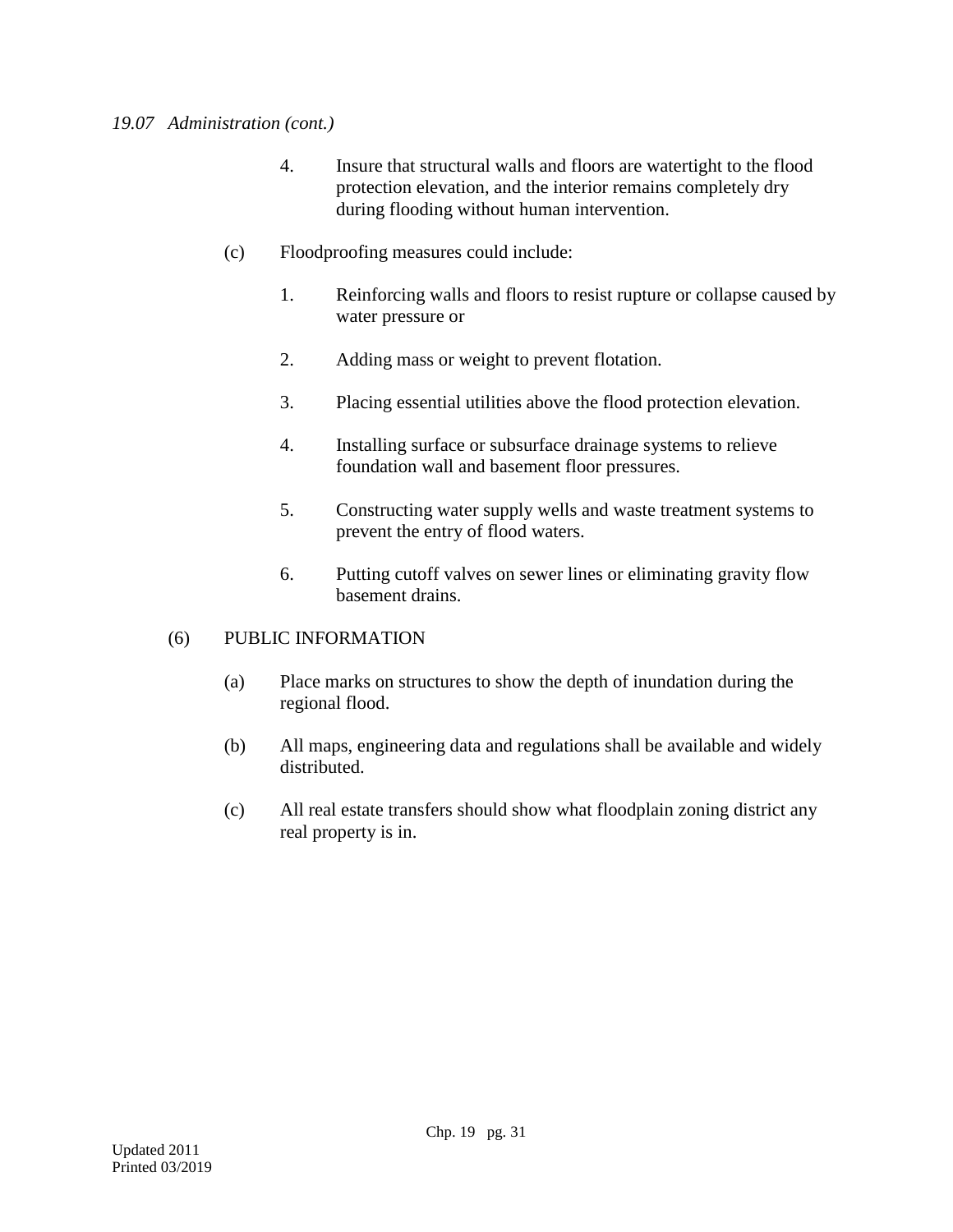### **19.08 AMENDMENTS**

# (1) GENERAL

The Common Council may change or supplement the floodplain zoning district boundaries and this ordinance in the manner provided by law. Actions which require an amendment include, but are not limited to, the following:

- (a) Any change to the official floodplain zoning map, including the floodway line or boundary of any floodplain area.
- (b) Correction of discrepancies between the water surface profiles and floodplain zoning maps.
- (c) Any fill in the floodplain which raises the elevation of the filled area to a height at or above the flood protection elevation and is contiguous to land lying outside the floodplain.
- (d) Any fill or floodplain encroachment that obstructs flow, increasing regional flood height 0.01 foot or more.
- (e) Any upgrade to a floodplain zoning ordinance text required by s. NR 116.05, Wis. Adm. Code, or otherwise required by law, or for changes by the municipality.
- (f) All channel relocations and changes to the maps to alter floodway lines or to remove an area from the floodway or the floodfringe that is based on a base flood elevation from a FIRM requires prior approval by FEMA. ( The fees for map changes can be found at www.fema.gov.).

# (2) PROCEDURES

Ordinance amendments may be made upon petition of any interested party according to the provisions of Wis. Stat., s. 62.23. The petitions shall include all necessary data required by ss.  $19.05(4)$  and  $19.07(1)(b)$ .

- (a) The proposed amendment shall be referred to the plan commission for a public hearing and recommendation to the governing body. The amendment and notice of public hearing shall be submitted to the Department Regional office for review prior to the hearing. The amendment procedure shall comply with the provisions of Wis. Stat. s. 62.23.
- (b) No amendments shall become effective until reviewed and approved by the Department.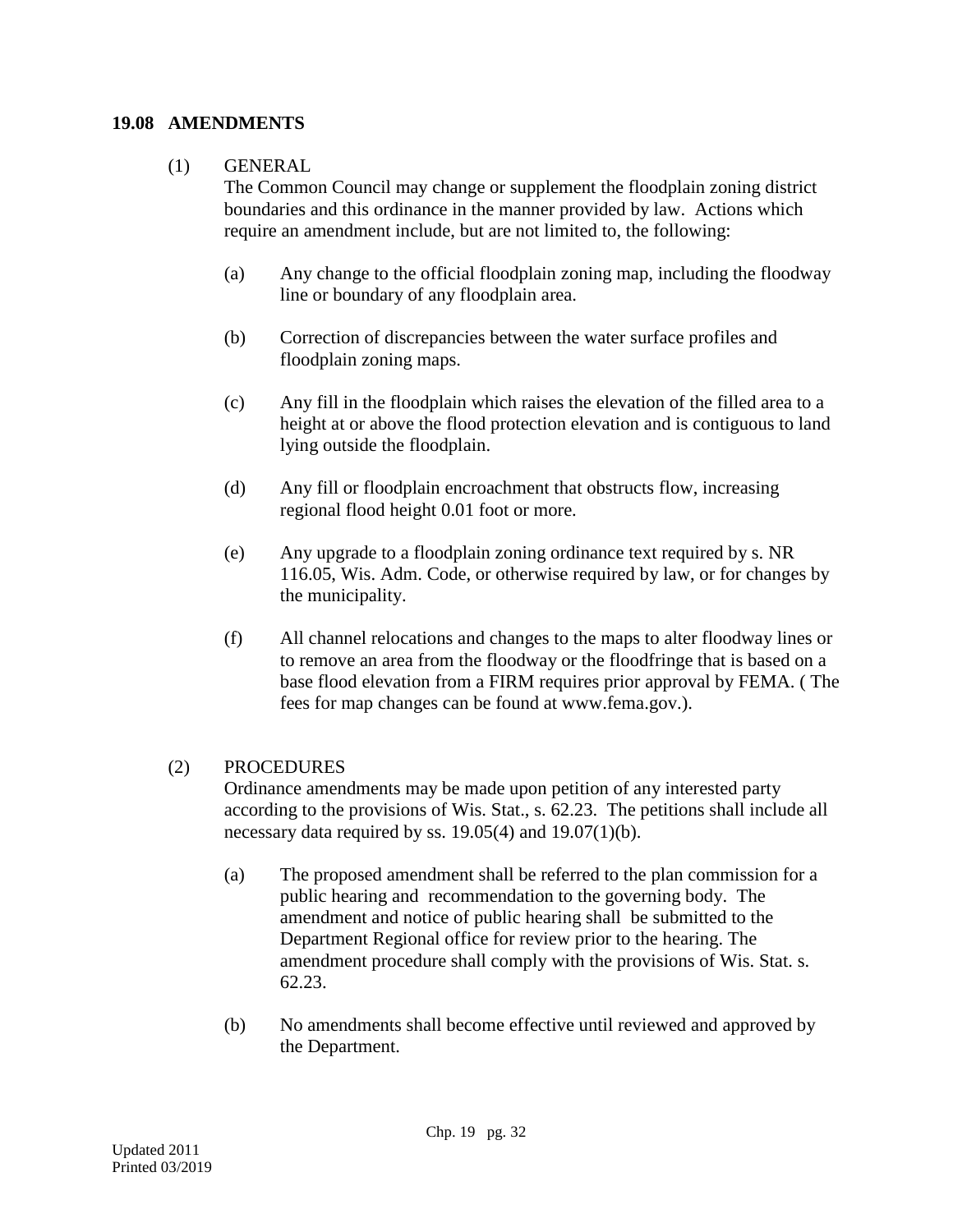#### *19.08 Amendments (cont.)*

- (c) All persons petitioning for a map amendment that obstructs flow, increasing regional flood height 0.01 foot or more, shall obtain flooding easements or other appropriate legal arrangements from all adversely affected property owners and notify local units of government before the amendment can be approved by the Common Council.
- (d) For amendments in areas with no water surface profiles, the plan commission or board shall consider data submitted by the Department, the zoning administrator's visual on-site inspections and other available information. See s. 19.01(5)(d).

# **19.09 ENFORCEMENT AND PENALTIES**

Any violation of the provisions of this ordinance by any person shall be unlawful and shall be referred to the city attorney who shall expeditiously prosecute all such violators. A violator shall, upon conviction, forfeit to the municipality a penalty of not less than \$ 5.00 and not more than \$50.00 (fifty dollars), together with a taxable cost of such action. Each day of continued violation shall constitute a separate offense. Every violation of this ordinance is a public nuisance and the creation may be enjoined and the maintenance may be abated by action at suit of the municipality, the state, or any citizen thereof pursuant to s. 87.30, Stats.

# **19.10 DEFINITIONS**

Unless specifically defined, words and phrases in this ordinance shall have their common law meaning and shall be applied in accordance with their common usage. Words used in the present tense include the future, the singular number includes the plural and the plural number includes the singular. Generally, the use of the word "may" is permissive, and the use of the word "shall" is mandatory and not discretionary, unless the use of these terms in the context or by a reasonable construction of them as used connotes a different intent.

"A ZONES" - Those areas shown on the Official Floodplain Zoning Map which would be inundated by the regional flood. These areas may be numbered or unnumbered A Zones. The A Zones may or may not be reflective of flood profiles, depending on the availability of data for a given area.

- (1) "ACCESSORY STRUCTURE OR USE" A facility, structure, building or use which is accessory or incidental to the principal use of a property, structure or building.
- (2) "BASE FLOOD" Means the flood having a one percent chance of being equaled or exceeded in any given year, as published by FEMA as part of a FIS and depicted on a FIRM.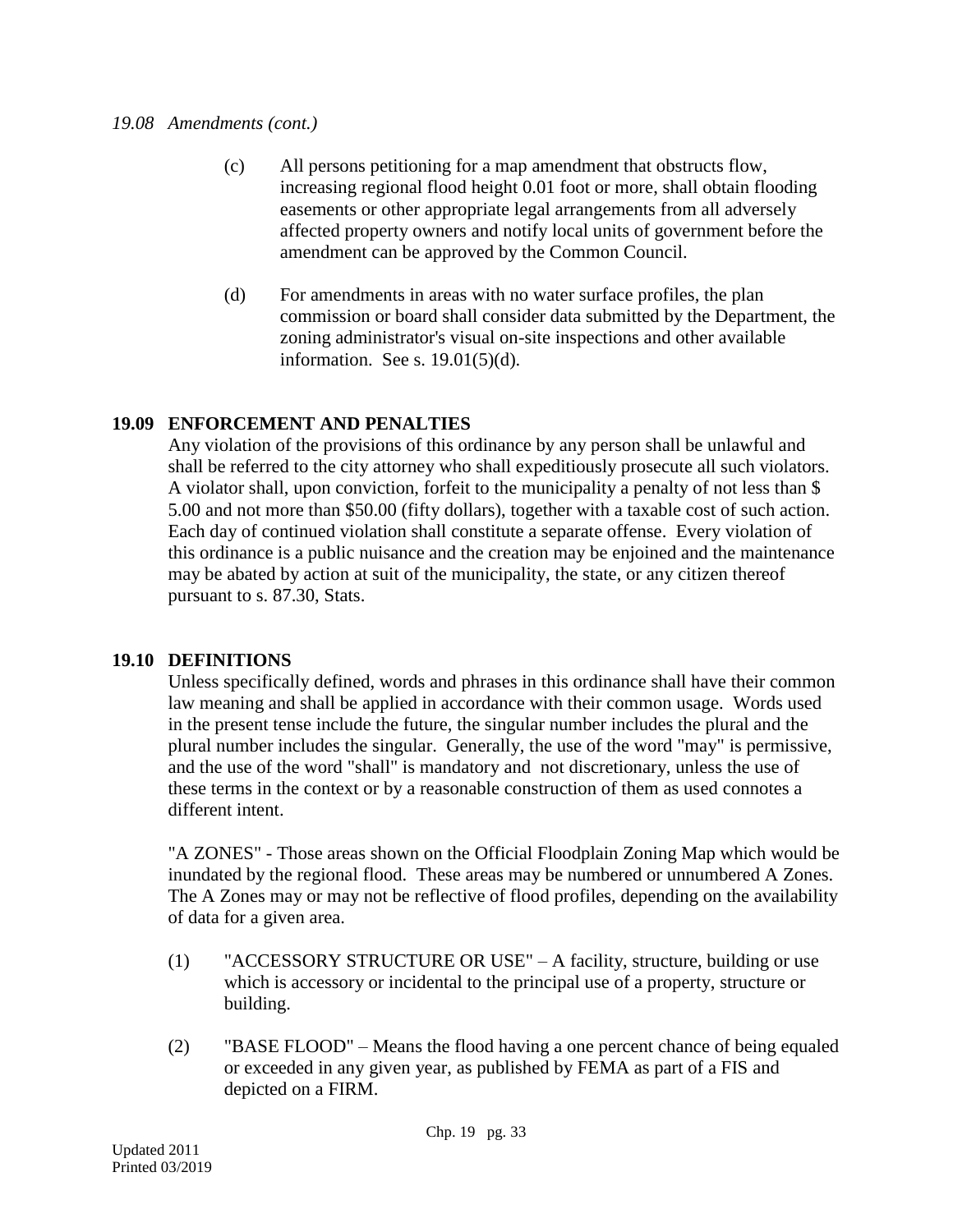- (3) "BASEMENT" Any enclosed area of a building having its floor sub-grade, i.e., below ground level, on all sides.
- (4) "BUILDING" See STRUCTURE.
- (5) "BULKHEAD LINE" A geographic line along a reach of navigable water that has been adopted by a municipal ordinance and approved by the Department pursuant to s. 30.11, Stats., and which allows limited filling between this bulkhead line and the original ordinary highwater mark, except where such filling is prohibited by the floodway provisions of this ordinance.
- (6) "CAMPGROUND" Any parcel of land which is designed, maintained, intended or used for the purpose of providing sites for nonpermanent overnight use by 4 or more camping units, or which is advertised or represented as a camping area.
- (7) "CAMPING UNIT" Any portable device, no more than 400 square feet in area, used as a temporary shelter, including but not limited to a camping trailer, motor home, bus, van, pick-up truck, tent or other mobile recreational vehicle.
- (8) "CERTIFICATE OF COMPLIANCE" A certification that the construction and the use of land or a building, the elevation of fill or the lowest floor of a structure is in compliance with all of the provisions of this ordinance.
- (9) "CHANNEL" A natural or artificial watercourse with definite bed and banks to confine and conduct normal flow of water.
- (10) "CRAWLWAYS" OR "CRAWL SPACE" An enclosed area below the first usable floor of a building, generally less than five feet in height, used for access to plumbing and electrical utilities.
- (11) "DECK" An unenclosed exterior structure that has no roof or sides, but has a permeable floor which allows the infiltration of precipitation.
- (12) "DEPARTMENT" The Wisconsin Department of Natural Resources.
- (13) "DEVELOPMENT" Any artificial change to improved or unimproved real estate, including, but not limited to, the construction of buildings, structures or accessory structures; the construction of additions or alterations to buildings, structures or accessory structures; the repair of any damaged structure or the improvement or renovation of any structure, regardless of percentage of damage or improvement; the placement of buildings or structures; subdivision layout and site preparation; mining, dredging, filling, grading, paving, excavation or drilling operations; the storage, deposition or extraction of materials or equipment; and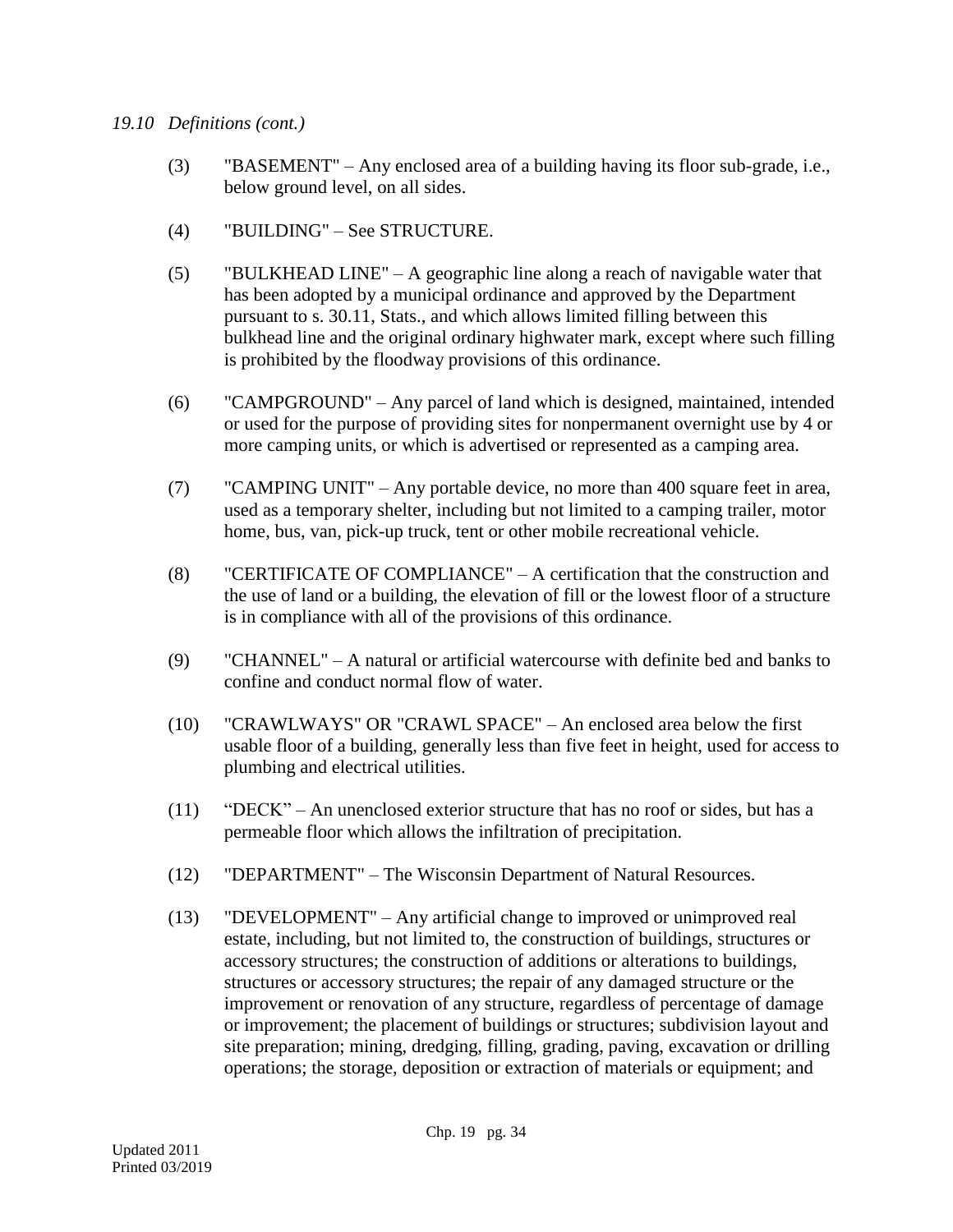the installation, repair or removal of public or private sewage disposal systems or water supply facilities.

- (14) "DRYLAND ACCESS" A vehicular access route which is above the regional flood elevation and which connects land located in the floodplain to land outside the floodplain, such as a road with its surface above regional flood elevation and wide enough for wheeled rescue and relief vehicles.
- (15) "ENCROACHMENT" Any fill, structure, equipment, building, use or development in the floodway.
- (16) "EXISTING MANUFACTURED HOME PARK OR SUBDIVISION" A parcel of land, divided into two or more manufactured home lots for rent or sale, on which the construction of facilities for servicing the lots is completed before the effective date of this ordinance. At a minimum, this would include the installation of utilities, the construction of streets and either final site grading or the pouring of concrete pads
- (17) "EXPANSION TO EXISTING MOBILE/MANUFACTURED HOME PARK" The preparation of additional sites by the construction of facilities for servicing the lots on which the manufactured homes are to be affixed. This includes installation of utilities, construction of streets and either final site grading, or the pouring if concrete pads.
- (18) "FEDERAL EMERGENCY MANAGEMENT AGENCY (FEMA)" The federal agency that administers the National Flood Insurance Program.
- (19) "FLOOD INSURANCE RATE MAP" (FIRM) A map of a community on which the Federal Insurance Administration has delineated both special flood hazard areas (the floodplain) and the risk premium zones applicable to the community. This map can only be amended by the Federal Emergency Management Agency.
- (20) "FLOOD" or "FLOODING" A general and temporary condition of partial or complete inundation of normally dry land areas caused by one of the following conditions:
	- The overflow or rise of inland waters,
	- The rapid accumulation or runoff of surface waters from any source,
	- The inundation caused by waves or currents of water exceeding anticipated cyclical levels along the shore of Lake Michigan or Lake Superior, or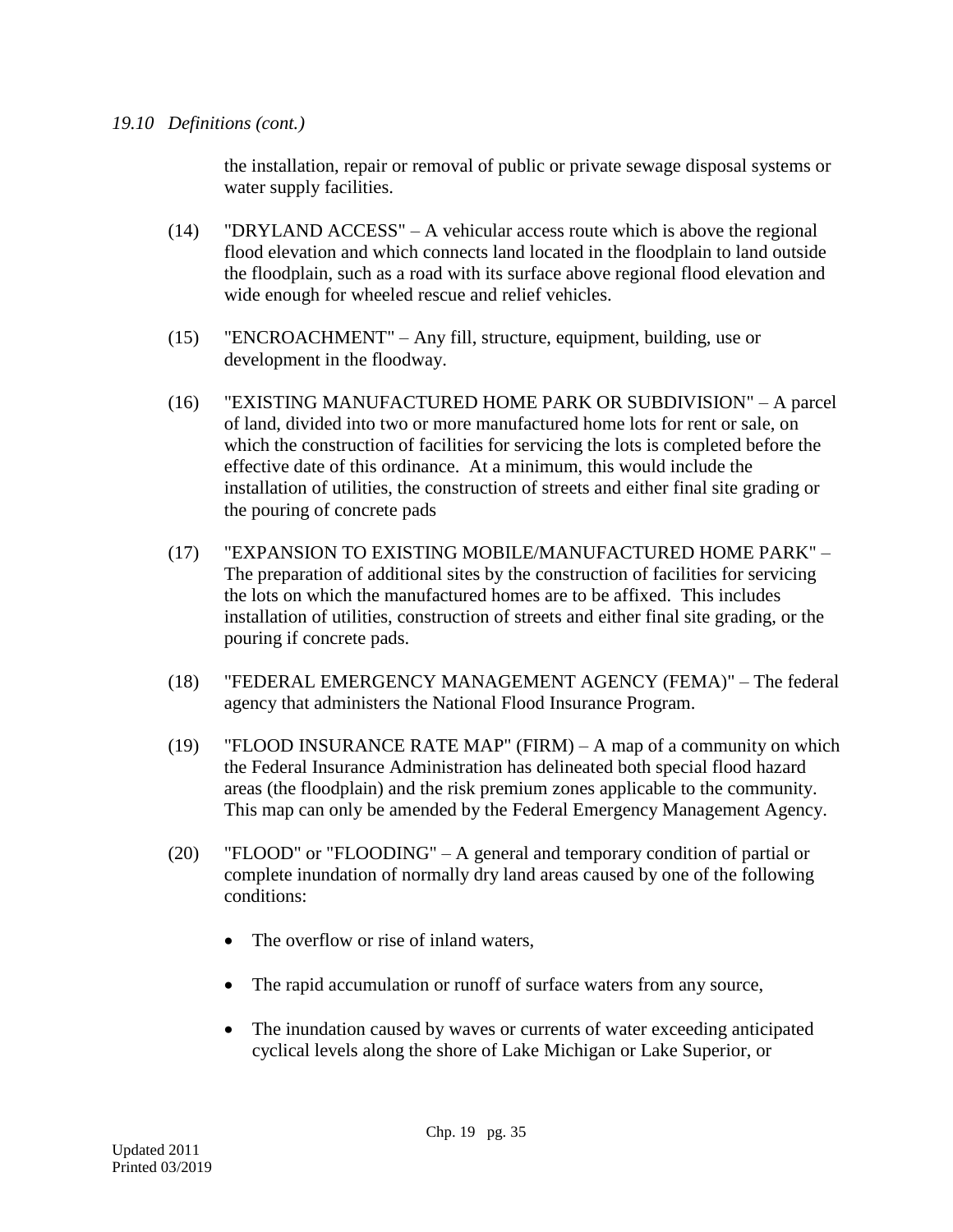- The sudden increase caused by an unusually high water level in a natural body of water, accompanied by a severe storm, or by an unanticipated force of nature, such as a seiche, or by some similarly unusual event.
- (21) "FLOOD FREQUENCY" The probability of a flood occurrence which is determined from statistical analyses. The frequency of a particular flood event is usually expressed as occurring, on the average once in a specified number of years or as a percent (%) chance of occurring in any given year.
- (22) "FLOODFRINGE" That portion of the floodplain outside of the floodway which is covered by flood waters during the regional flood and associated with standing water rather than flowing water.
- (23) "FLOOD HAZARD BOUNDARY MAP" A map designating approximate flood hazard areas. Flood hazard areas are designated as unnumbered A-Zones and do not contain floodway lines or regional flood elevations. This map forms the basis for both the regulatory and insurance aspects of the National Flood Insurance Program (NFIP) until superseded by a Flood Insurance Study and a Flood Insurance Rate Map.
- (24) "FLOOD INSURANCE STUDY" A technical engineering examination, evaluation, and determination of the local flood hazard areas. It provides maps designating those areas affected by the regional flood and provides both flood insurance rate zones and base flood elevations and may provide floodway lines. The flood hazard areas are designated as numbered and unnumbered A-Zones. Flood Insurance Rate Maps, that accompany the Flood Insurance Study, form the basis for both the regulatory and the insurance aspects of the National Flood Insurance Program.
- (25) "FLOODPLAIN" Land which has been or may be covered by flood water during the regional flood. It includes the floodway and the floodfringe, and may include other designated floodplain areas for regulatory purposes.
- (26) "FLOODPLAIN ISLAND" A natural geologic land formation within the floodplain that is surrounded, but not covered, by floodwater during the regional flood.
- (27) "FLOODPLAIN MANAGEMENT" Policy and procedures to insure wise use of floodplains, including mapping and engineering, mitigation, education, and administration and enforcement of floodplain regulations.
- (28) "FLOOD PROFILE" A graph or a longitudinal profile line showing the relationship of the water surface elevation of a flood event to locations of land surface elevations along a stream or river.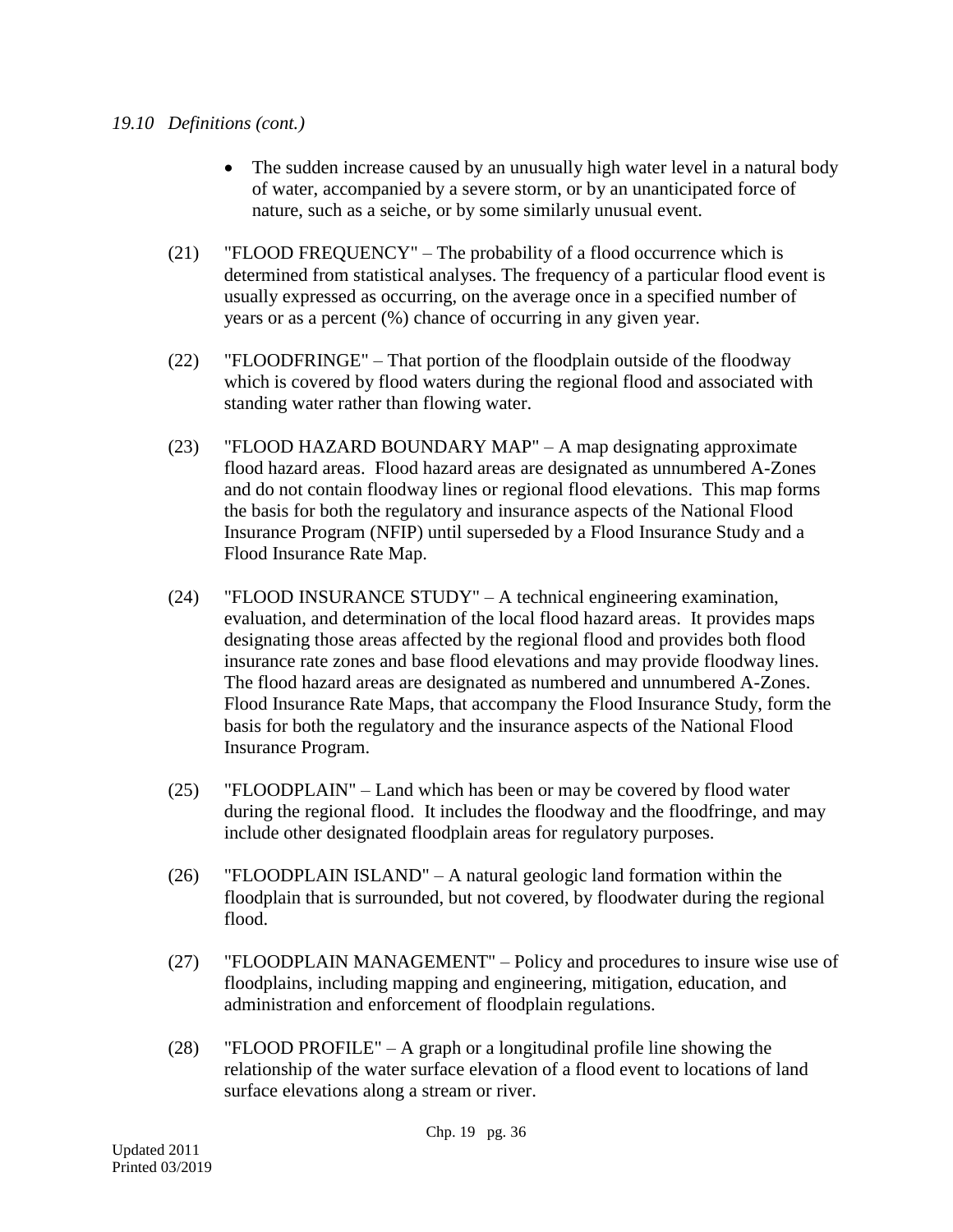- (29) "FLOODPROOFING" Any combination of structural provisions, changes or adjustments to properties and structures, water and sanitary facilities and contents of buildings subject to flooding, for the purpose of reducing or eliminating flood damage.
- (30) "FLOOD PROTECTION ELEVATION" An elevation of two feet of freeboard above the water surface profile elevation designated for the regional flood. (Also see: FREEBOARD.)
- (31) "FLOOD STORAGE" Those floodplain areas where storage of floodwaters has been taken into account during analysis in reducing the regional flood discharge.
- (32) "FLOODWAY" The channel of a river or stream and those portions of the floodplain adjoining the channel required to carry the regional flood discharge.
- (33) "FREEBOARD" A safety factor expressed in terms of a specified number of feet above a calculated flood level. Freeboard compensates for any factors that cause flood heights greater than those calculated, including ice jams, debris accumulation, wave action, obstruction of bridge openings and floodways, the effects of watershed urbanization, loss of flood storage areas due to development and aggregation of the river or stream bed.
- (34) "HABITABLE STRUCTURE" Any structure or portion thereof used or designed for human habitation.
- (35) "HEARING NOTICE" Publication or posting meeting the requirements of Ch. 985, Stats. For appeals, a Class 1 notice, published once at least one week (7 days) before the hearing, is required. For all zoning ordinances and amendments, a Class 2 notice, published twice, once each week consecutively, the last at least a week (7 days) before the hearing. City ordinances or bylaws may require additional notice, exceeding these minimums.
- (36) "HIGH FLOOD DAMAGE POTENTIAL" Damage that could result from flooding that includes any danger to life or health or any significant economic loss to a structure or building and its contents.
- (37) "HISTORIC STRUCTURE" Any structure that is either:
	- Listed individually in the National Register of Historic Places or preliminarily determined by the Secretary of the Interior as meeting the requirements for individual listing on the National Register,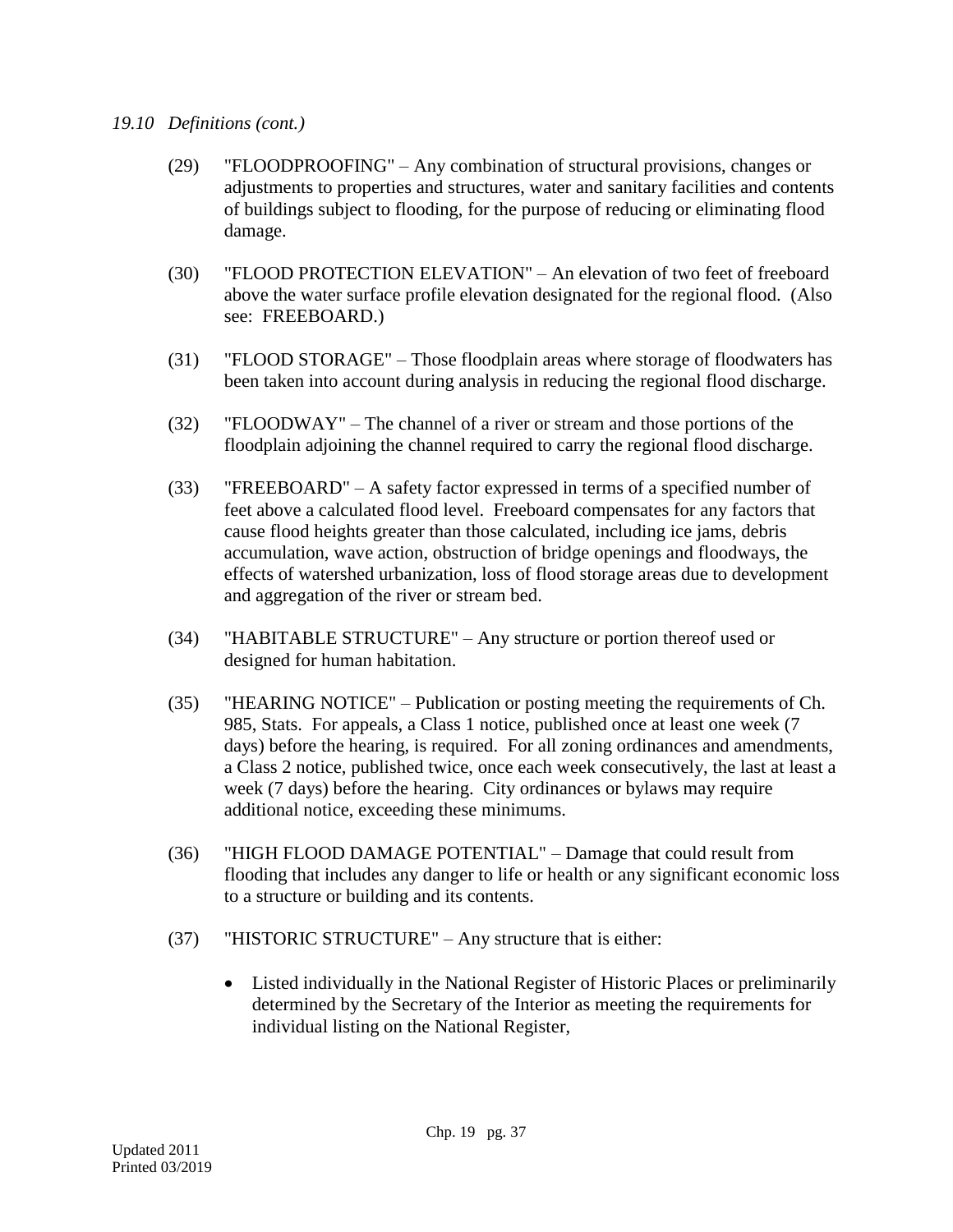- Certified or preliminarily determined by the Secretary of the Interior as contributing to the historical significance of a registered historic district or a district preliminarily determined by the Secretary to qualify as a registered historic district,
- Individually listed on a state inventory of historic places in states with historic preservation programs which have been approved by the Secretary of the Interior, or
- Individually listed on a local inventory of historic places in communities with historic preservation programs that have been certified either by an approved state program, as determined by the Secretary of the Interior; or by the Secretary of the Interior in states without approved programs.
- (38) "INCREASE IN REGIONAL FLOOD HEIGHT" A calculated upward rise in the regional flood elevation, equal to or greater than 0.01 foot, based on a comparison of existing conditions and proposed conditions which is directly attributable to development in the floodplain but not attributable to manipulation of mathematical variables such as roughness factors, expansion and contraction coefficients and discharge.
- (39) "LAND USE" Any nonstructural use made of unimproved or improved real estate. (Also see DEVELOPMENT.)
- (40) "MANUFACTURED HOME" A structure transportable in one or more sections, which is built on a permanent chassis and is designed to be used with or without a permanent foundation when connected to required utilities. The term "manufactured home" includes a mobile home but does not include a "mobile recreational vehicle."
- (41) "MOBILE RECREATIONAL VEHICLE" A vehicle which is built on a single chassis, 400 square feet or less when measured at the largest horizontal projection, designed to be self-propelled, carried or permanently towable by a licensed, lightduty vehicle, is licensed for highway use if registration is required and is designed primarily not for use as a permanent dwelling, but as temporary living quarters for recreational, camping, travel or seasonal use. Manufactured homes that are towed or carried onto a parcel of land, but do not remain capable of being towed or carried, including park model homes, do not fall within the definition of "mobile recreational vehicles."
- (42) "MUNICIPALITY" or "MUNICIPAL" The, City of Boscobel which enacted, administers and enforces this zoning ordinance, unless the context indicates other municipal entities.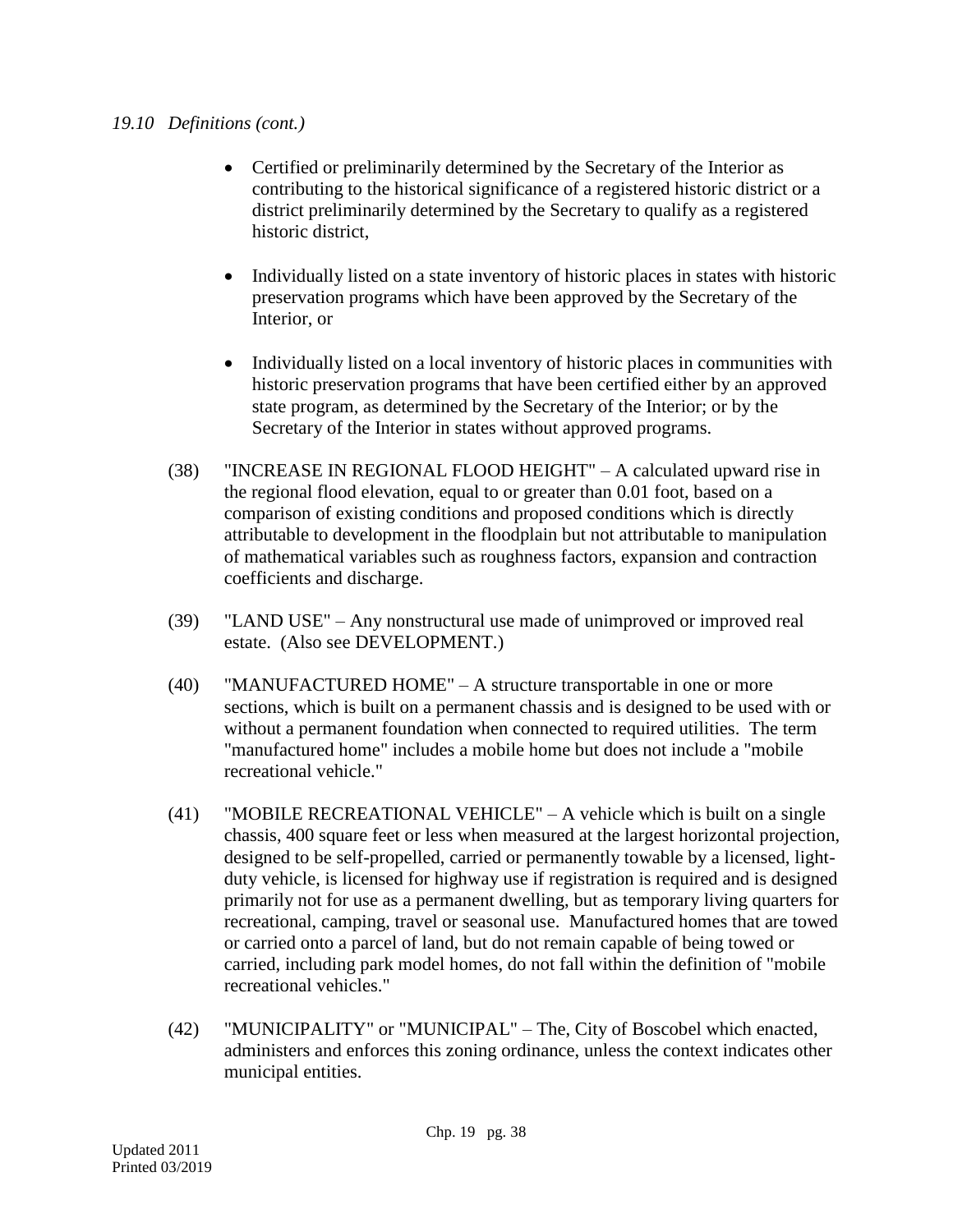- (43) "NAVD" or "NORTH AMERICAN VERTICAL DATUM" Elevations referenced to mean sea level datum, 1988 adjustment.
- (44) "NGVD" or "NATIONAL GEODETIC VERTICAL DATUM" Elevations referenced to mean sea level datum, 1929 adjustment.
- (45) "NEW CONSTRUCTION" For floodplain management purposes, "new construction" means structures for which the start of construction commenced on or after the effective date of floodplain zoning regulations adopted by the city and includes any subsequent improvements to such structures. For the purpose of determining flood insurance rates, it includes any structures for which the "start of construction" commenced on or after the effective date of an initial FIRM or after December 31, 1974, whichever is later, and includes any subsequent improvements to such structures.
- (46) "NONCONFORMING STRUCTURE" An existing lawful structure or building which is not in conformity with the dimensional or structural requirements of this ordinance for the area of the floodplain which it occupies. (For example, an existing residential structure in the floodfringe district is a conforming use. However, if the lowest floor is lower than the flood protection elevation, the structure is nonconforming.)
- (47) "NONCONFORMING USE" An existing lawful use or accessory use of a structure or building which is not in conformity with the provisions of this ordinance for the area of the floodplain which it occupies, i.e., such as a residence in the floodway.
- (48) "OBSTRUCTION TO FLOW" Any development which blocks the conveyance of floodwaters such that this development alone or together with any future development will cause an increase in regional flood height.
- (49) "OFFICIAL FLOODPLAIN ZONING MAP" That map, adopted and made part of this ordinance, as described in s. 19.01(5)(b) which has been approved by the Department and FEMA.
- (50) "OPEN SPACE USE" Those uses having a relatively low flood damage potential and not involving structures.
- (51) "ORDINARY HIGHWATER MARK" The point on the bank or shore up to which the presence and action of surface water is so continuous as to leave a distinctive mark such as by erosion, destruction or prevention of terrestrial vegetation, predominance of aquatic vegetation, or other easily recognized characteristic.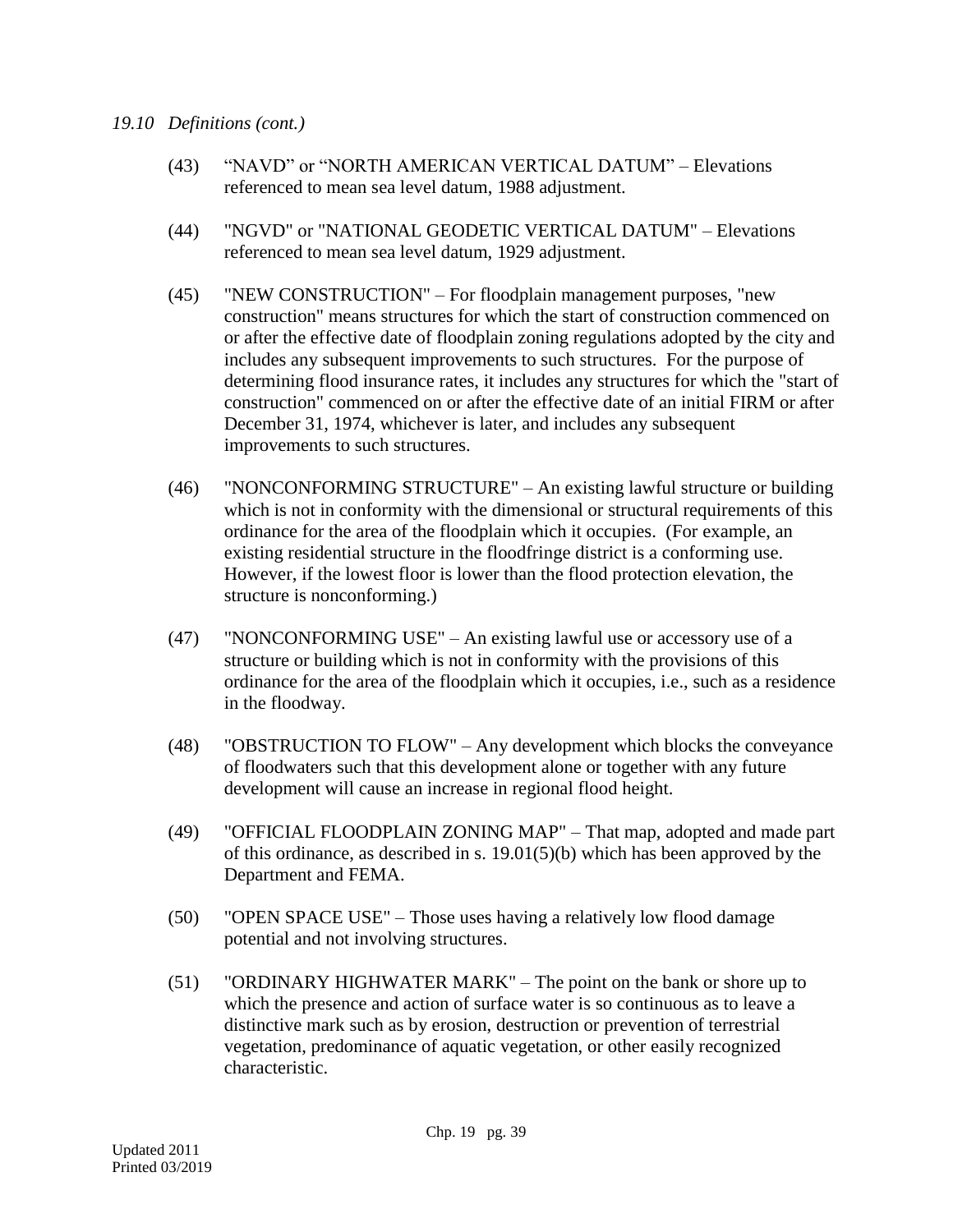- (52) "PERSON" An individual, or group of individuals, corporation, partnership, association, municipality or state agency.
- (53) "PRIVATE SEWAGE SYSTEM" A sewage treatment and disposal system serving one structure with a septic tank and soil absorption field located on the same parcel as the structure. It also means an alternative sewage system approved by the Department of Commerce, including a substitute for the septic tank or soil absorption field, a holding tank, a system serving more than one structure or a system located on a different parcel than the structure.
- (54) "PUBLIC UTILITIES" Those utilities using underground or overhead transmission lines such as electric, telephone and telegraph, and distribution and collection systems such as water, sanitary sewer and storm sewer.
- (55) "REASONABLY SAFE FROM FLOODING" Means base flood waters will not inundate the land or damage structures to be removed from the special flood hazard area and that any subsurface waters related to the base flood will not damage existing or proposed buildings.
- (56) "REGIONAL FLOOD" A flood determined to be representative of large floods known to have occurred in Wisconsin. A regional flood is a flood with a one percent chance of being equaled or exceeded in any given year, and if depicted on the FIRM, the RFE is equivalent to the BFE.
- (57) "START OF CONSTRUCTION" The date the building permit was issued, provided the actual start of construction, repair, reconstruction, rehabilitation, addition, placement, or other improvement was within 180 days of the permit date. The actual start means either the first placement of permanent construction on a site, such as the pouring of slab or footings, the installation of piles, the construction of columns, or any work beyond initial excavation, or the placement of a manufactured home on a foundation. Permanent construction does not include land preparation, such as clearing, grading and filling, nor does it include the installation of streets and/or walkways, nor does it include excavation for a basement, footings, piers or foundations or the erection of temporary forms, nor does it include the installation on the property of accessory buildings, such as garages or sheds not occupied as dwelling units or not part of the main structure. For an alteration, the actual start of construction means the first alteration of any wall, ceiling, floor or other structural part of a building, whether or not that alteration affects the external dimensions of the building.
- (58) "STRUCTURE" Any man-made object with form, shape and utility, either permanently or temporarily attached to, placed upon or set into the ground, stream bed or lake bed, including, but not limited to, roofed and walled buildings, gas or liquid storage tanks, bridges, dams and culverts.